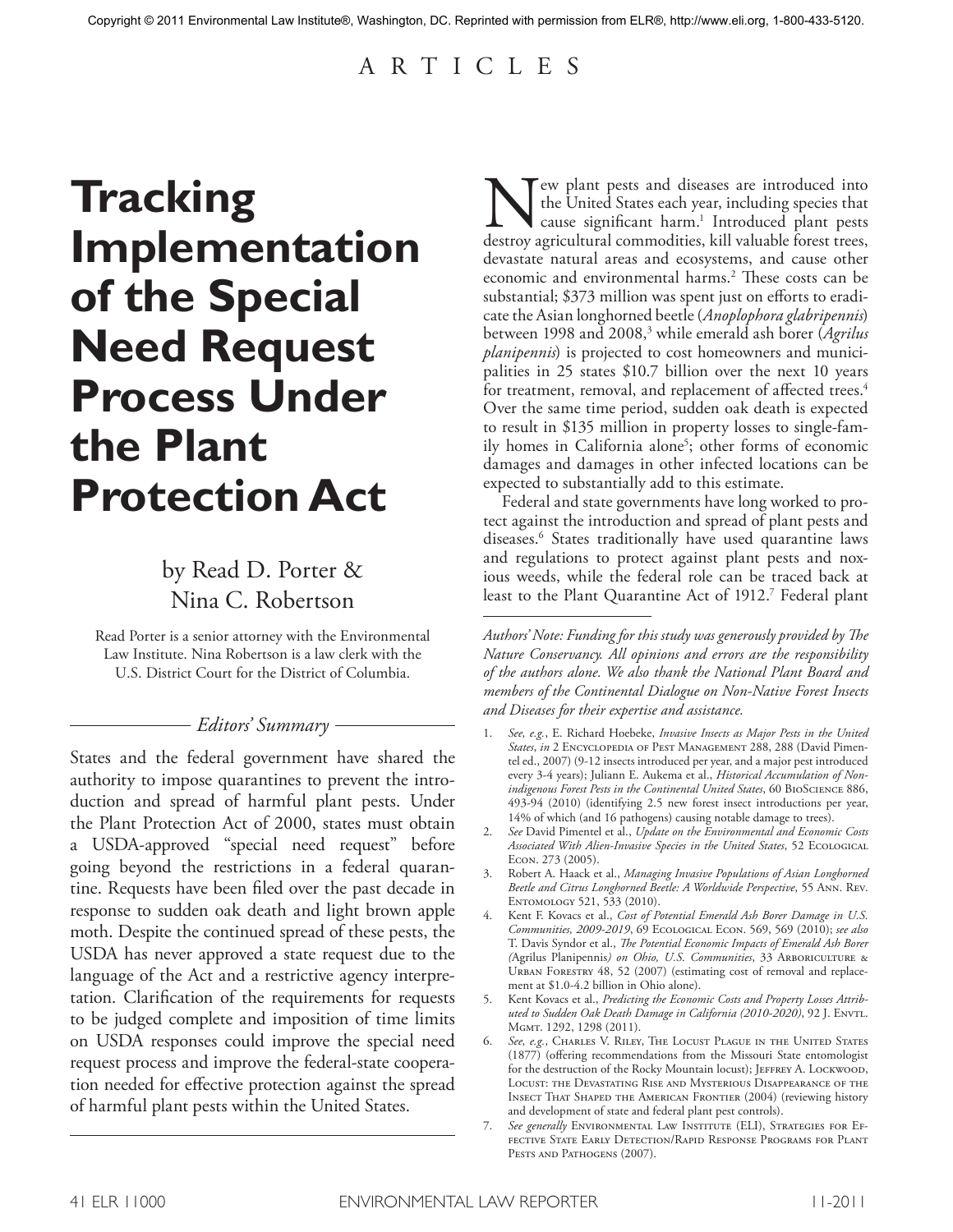pest and noxious weed regulation expanded throughout the 20th century, eventually leading the U.S. Congress to consolidate and strengthen more than 10 plant laws in the Plant Protection Act (PPA) of 2000. <sup>8</sup> The PPA authorizes the Secretary of Agriculture to prohibit or restrict importation and interstate commerce in plants and other articles as "necessary to prevent the introduction into the United States or the dissemination of a plant pest or noxious weed within the United States."9 The PPA authorizes the U.S. Department of Agriculture (USDA) to carry out this mandate by requiring permits and certificates of inspection and by imposing remedial measures and quarantine restrictions. <sup>10</sup> USDA's Animal and Plant Health Inspection Service (APHIS) implements the PPA.

Federal action to address plant pests has implications for state pest management. Imposition of a federal quarantine for a pest preempts more restrictive state quarantines for that pest absent APHIS approval, which is obtained through a "special need request" (SNR). <sup>11</sup> Federal preemption of state plant quarantines has raised concerns among states, in particular with respect to species that are present but geographically limited in the United States and that may be spread easily through interstate commerce. In such cases, uninfected states may desire to maximize pest prevention, but the federal government may impose restrictions that only reduce the potential for the spread of a pest. While states undoubtedly welcome the attention and funding for research on plant pests that inevitably accompany issuance of federal quarantines, these benefits come at a substantial cost to states that lose the ability to protect against the movement of potentially infested articles across state lines. As Justice James McReynolds warned in 1926, "[i]t is a serious thing to paralyze the efforts of a state to protect her people against impending calamity, and leave them to the slow charity of a far-off and perhaps supine federal bureau."12

To date, little public information has been available to enable a nuanced understanding of how the PPA's preemption provision is implemented. Nor has there been an evaluation of whether and how the SNR process operates to resolve state-federal conflicts created by PPA preemption of state regulations. To fill this void, we obtained records of all the SNRs filed with APHIS since the PPA was enacted. After summarizing the historical relationship between the federal government and the states as applied

to control of plant pests, we describe the SNR petitions and federal responses below. We then examine whether the PPA allows for an effective sharing of responsibility and authority between APHIS and the states. With this factual background, we then consider the effectiveness of, and potential improvements to, the SNR process that take advantage of the decade of experience under the PPA.

# **I. Federal Preemption of State Plant Pest Regulation and Development of the PPA**

The Commerce Clause of the U.S. Constitution provides that the federal government is the primary regulator of foreign and interstate commerce. <sup>13</sup> However, in the absence of federal action or when an area of commerce is left unregulated (the so-called dormant Commerce Clause), $^{14}$  states retain some power to regulate interstate commerce. For example, absent an explicit federal law to the contrary, the U.S. Supreme Court held that the Constitution does not bar state regulatory control over the interstate plant trade when needed to protect against the introduction of noxious plants and plant pests and when no less-restrictive option is available. In 1913, the Supreme Court held in the *Minnesota Rate Cases* that "the power of the state to take steps to prevent the introduction or spread of disease, although interstate and foreign commerce are involved (subject to the paramount authority of Congress if it decides to assume control), is beyond question."15 Similarly, in *Maine v. Taylor*, <sup>16</sup> the Court upheld an outright ban on the importation of live bait fish intended to prevent the introduction of parasites into Maine fish stocks.

While states may not be barred from regulating trade in plants in the absence of federal authority, Congress can restrict that authority by enacting statutes that preempt state laws. <sup>17</sup> While it has the power to override state quarantine regulations, however, Congress historically deferred to state preferences in this area. The Supreme Court summarized:

Quarantine regulations are essential measures of protection which the states are free to adopt when they do not come into conflict with Federal action. In view of the need

<sup>8.</sup> Alejandro E. Segarra & Jean M. Rawson, Cong. Research Serv., RS 20401, Agricultural Quarantine: Congress Debates Reform of PLANT PROTECTION AUTHORITIES (1999).

<sup>9. 7</sup> U.S.C. §7712. The PPA defines each of the terms in this authorization. *Id*. §7702.

<sup>10.</sup> *Id*. §7712(c).

<sup>11.</sup> *Id*. §7756.

<sup>12.</sup> Or.-Wash. R.R. & Navigation Co. v. Washington, 270 U.S. 87, 103 (1926), (McReynolds & Sutherland, JJ., dissenting).

<sup>13.</sup> U.S. Const. art. I, §8, cl. 3 ("The Congress shall have power . . . [t]o regulate commerce with foreign nations, and among the several states, and with the Indian tribes.").

<sup>14.</sup> *See* Ronald D. Rotunda & John E. Nowak, Treatise on Constitution-AL LAW: SUBSTANCE & PROCEDURE §11 (4th ed. 2007) (reviewing dormant Commerce Clause authority, history, and interpretation).

<sup>15.</sup> Minnesota Rate Cases, 230 U.S. 352, 403 (1913) (internal citations omitted).

<sup>16.</sup> Maine v. Taylor, 477 U.S. 131 (1986).

<sup>17.</sup> U.S. CONST., art. VI, cl. 2 ("This Constitution, and the Laws of the United States ... shall be the supreme law of the land ....").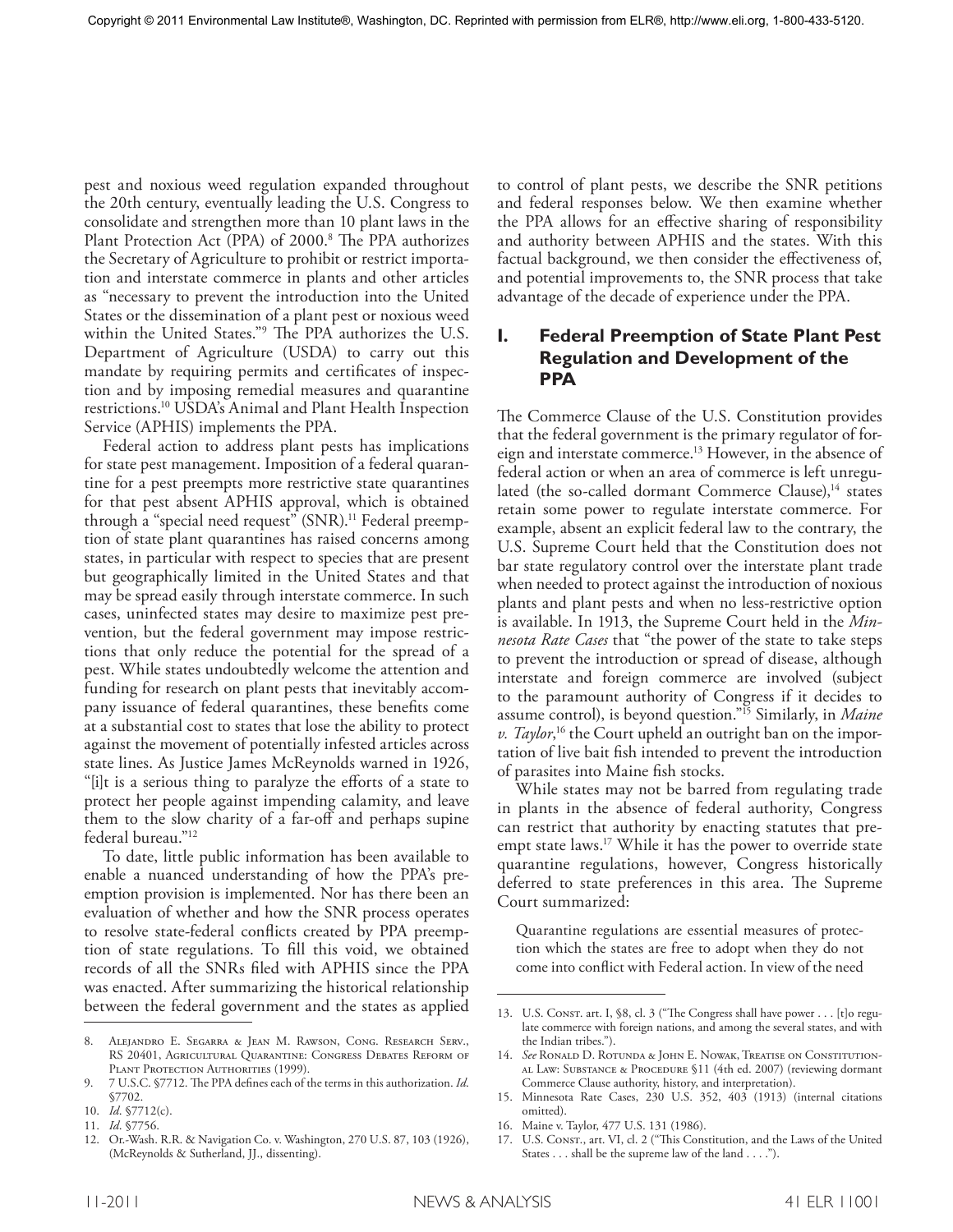41 ELR 11002 ENVIRONMENTAL LAW REPORTER 11-2011

of conforming such measures to local conditions, Congress from the beginning has been content to leave the matter for the most part, notwithstanding its vast importance, to the states, and has repeatedly acquiesced in the enforcement of state laws."18

In the years since issuance of the *Minnesota Rate Cases*, federal preemption of state quarantine regulation increased in complexity. The accretion of federal laws governing plants and weeds during the 20th century gave rise to a complex suite of preemption provisions tailored to the particular purpose of each statute. For example, in 1926, a divided Supreme Court held that the Plant Quarantine Act of 1912 "occupied the field" and therefore preempted state plant quarantine restrictions. <sup>19</sup> On the other hand, the Federal Noxious Weed Act of 1976 included a state primacy provision barring federal regulations from invalidating state laws—an anti-preemption clause. 20

In 2000, the PPA replaced these and other laws, along with their collage of preemption characteristics, with a single express preemption provision. The provision entirely preempts state regulation of foreign commerce, i.e., states cannot regulate importation of plants into the United States, but allows some state regulation of interstate commerce, i.e., states have some authority to regulate the movement of plants from state to state. States may impose quarantines and similar restrictions on interstate commerce to control, eradicate, or prevent the introduction or dissemination of plant pests unless and until USDA "has issued a regulation or order to prevent the dissemination of a biological control organism, plant pest, or noxious weed within the United States."21 Federal quarantines are often imposed through orders rather than formal rulemaking. The USDA also uses State Plant Regulatory Official (SPRO) letters to communicate discovery of pests and changes to phytosanitary requirements, including orders. 22

Where a federal regulation or order has been issued, state and local jurisdictions may impose their own controls for that organism, pest, or weed only by meeting one of the following two conditions:

1. the state prohibitions or restrictions "are consistent with and do not exceed" federal regulations or orders; or

2. the state demonstrates to APHIS, and APHIS finds, that there is a "special need for additional prohibitions or restrictions based on sound scientific data or a thorough risk assessment."23

This preemption provision did not arise without controversy, as competing bills were introduced in the several successive Congresses with differing preemption provisions. Sen. Daniel Akaka (D-Haw.) introduced a bill in 1997<sup>24</sup> that would have preempted state regulation of foreign commerce but was silent regarding interstate commerce. APHIS supported the U.S. House of Representatives version, introduced by Rep. Charles Canady (R-Fla.) in 1998 (H.R. 1504),<sup>25</sup> which contained the preemption provisions eventually enacted in the PPA. Finally, Sen. Larry Craig (R-Idaho) introduced a version<sup>26</sup> that differed from H.R. 1504 only with respect to preemption. As Senator Craig explained:

The bill I introduce today lacks the section on federal preemption included in Mr. Canady's legislation [H.R. 1504].... I will admit that APHIS will not endorse the legislation without the preemption section. However, I am confident that, working together with all of those interested in fighting noxious weeds at the federal and state levels, we can resolve this matter in a way we might all agree to.<sup>27</sup>

The preemption debate in Congress arose in part from differences among stakeholders about the effects of federal preemption of state plant protection authority. The Congressional Research Service noted that producer groups and APHIS supported broad preemption to avoid "balkanization" of quarantine provisions and to promote consistency in foreign and interstate trade. <sup>28</sup> Conservation groups, on the other hand, argued that APHIS had failed to address pests affecting natural and grazing lands in the past and that concurrent state authority was needed to enable effective regulation of these species. These stakeholders, including The Nature Conservancy, sought to mitigate concerns about the ineffectiveness of APHIS regulation by advocating for provisions such as time limits on APHIS responses to special need requests. <sup>29</sup> Despite resistance from conservation groups, however, Congress enacted the House preemption provisions without amendment.

In 2008, APHIS promulgated final regulations clarifying how states can demonstrate special need, and thus avoid preemption. These regulations detail state eligibility for SNRs and the APHIS process for publishing and granting SNRs. They stipulate that an SNR may be submitted by any state or by multiple states acting collaboratively,

26. S. 321, 106th Cong. (1998).

- 28. Segarra & Rawson, *supra* note 8, at 3.
- 29. *Id*.

<sup>18.</sup> *Minnesota Rate Cases*, 230 U.S. at 406 (internal citations omitted).

<sup>19.</sup> Or.-Wash. R.R & Navigation Co. v. Washington*,* 270 U.S. 87, 99 (1926): It is impossible to read this statute and consider its scope without attributing to Congress the intention to take over to the Agricultural Department of the federal government the care of the horticulture and agriculture of the states, so far as these may be affected injuriously by the transportation in foreign and interstate commerce of anything which by reason of its character can convey disease to and injure trees, plants, or crops. All the sections look to a complete provision for quarantine against importation into the country and quarantine as between the states under the direction and supervision of the Secretary of Agriculture.

<sup>20.</sup> Pub. L. No. 93-629, 88 Stat. 2148 (1974).

<sup>21.</sup> 7 U.S.C. §7756(b)(1).

<sup>22.</sup> *See* National Plant Board (NPB), *SPRO Letters*, http://www.nationalplantboard.org/laws/spro.html (listing SPRO letters).

<sup>23.</sup> 7 U.S.C. §7756(b)(2)(B).

<sup>24.</sup> S. 83, 105th Cong. (1997).

<sup>25.</sup> As introduced in the 105th Congress, the bill was numbered H.R. 3766. In the 106th Congress, the bill was renumbered H.R. 1504.

<sup>27.</sup> 145 Cong. Rec. S1082 (daily ed. Jan. 28, 1999) (statement of Sen. Larry E. Craig).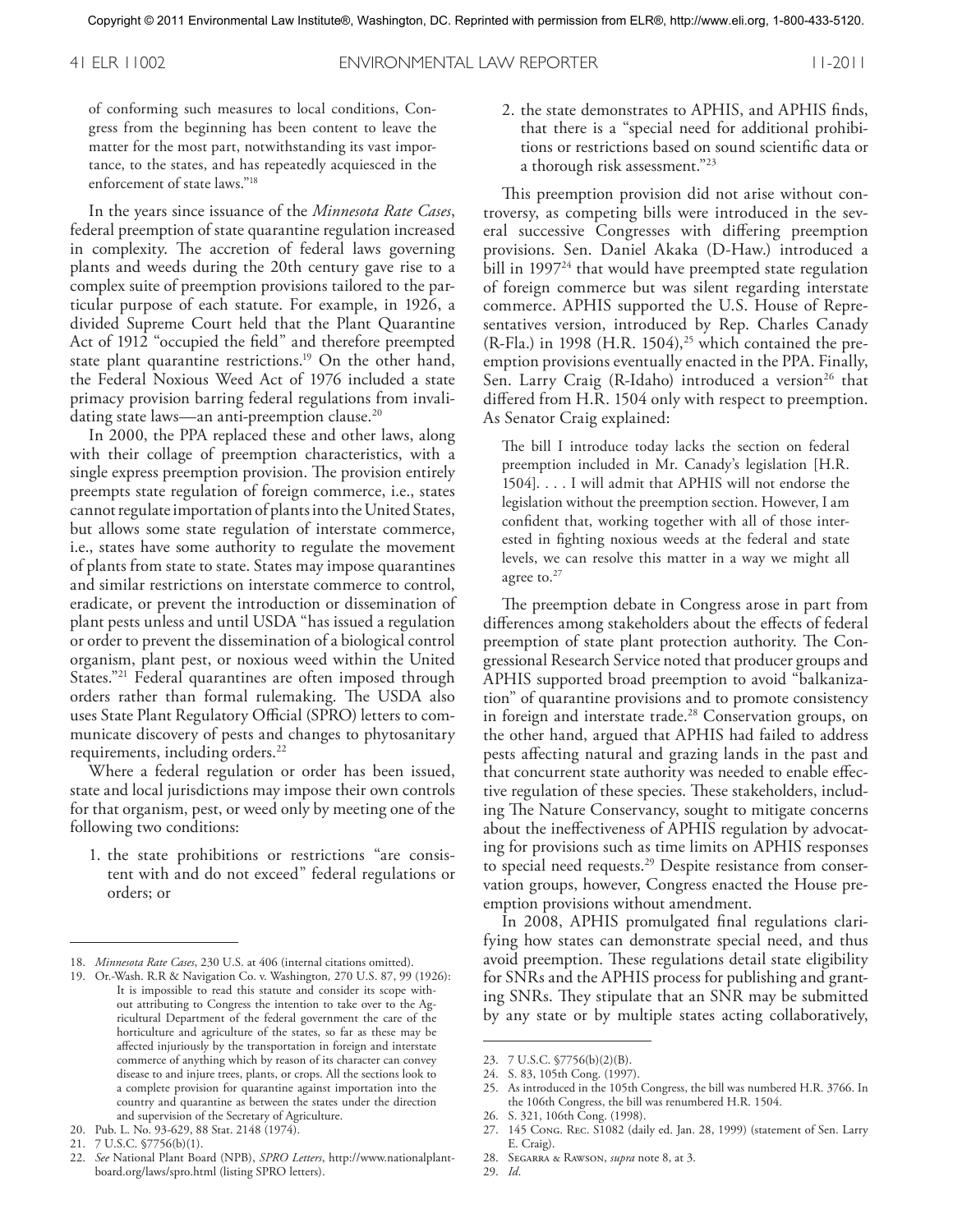provided that multistate requests "include information in sufficient detail to allow APHIS to analyze the impacts on each State on an individual basis."30 APHIS will take official action only on "complete" SNRs. To be complete, an SNR must include the following five elements:

- 1. data from a "scientifically sound detection survey" showing that the pest or pathogen is not present in the State;
- 2. a "risk analysis or other scientific data" indicating that the pest or pathogen could enter the State and become established;
- 3. detailed information, including quantitative estimates, showing that the pest or pathogen "would harm or injure the environment or agricultural resources" of the State;
- 4. specific information showing that the State is "particularly vulnerable" to the pest or pathogen; and
- 5. details of the State's proposed prohibitions or restrictions and "scientific data" showing that they are necessary and adequate and that no less-drastic action is feasible and adequate to prevent the introduction or spread of the pest or pathogen. 31

The regulations provide that APHIS will publish all complete SNRs in the *Federal Register* and open them to public comment for at least 60 days. APHIS then will publish a second notice announcing its decision either to grant or to deny the SNR. 32

In practice, APHIS has neither published nor approved any SNR, whether prior to or after promulgation of these regulations. To date, the reasons for and implications of the lack of SNR approvals have been uncertain. In the next section, we review each SNR filed with APHIS and the agency's responses to these requests.

#### **II. History of SNRs**

This section reviews and analyzes every SNR related to plant pests and pathogens filed with APHIS between 2000, when the PPA was enacted, and October 2010. The authors obtained the information for this section via a Freedom of Information Act (FOIA) request filed with the USDA. The response to the FOIA request was further verified by an information request sent to members of the National Plant Board (NPB) and by a broad literature review. Our verification efforts showed that USDA's response did not disclose documents pertaining to at least one SNR related to plant pests. The USDA response also did not disclose any SNRs related to fruit and vegetable importation, although such filings have occurred. <sup>33</sup> Without complete knowledge

of fruit and vegetable SNRs, this Article focuses exclusively on plant pest SNRs. Understanding of the SNR process would be enhanced by additional study that incorporates fruit and vegetable SNRs.

States filed seven known plant pest-related SNRs with APHIS during the study period. Four SNRs were filed by single states, while three were filed jointly by multiple states. In total, 15 states have filed SNRs with APHIS, and several states have filed multiple SNRs. To date, APHIS has not approved any SNRs, although it has yet to respond to one request (see Table 1). Five of the seven SNRs sought state authority to address sudden oak death (SOD, *Phytophthora ramorum*), and the other two were to address the light brown apple moth (LBAM, *Epiphyas postvittana).*

*P. ramorum* was named only in 2001, six years after its discovery in northern California. <sup>34</sup> It is one of many damaging pathogens in genus *Phytophthora*—its congeners cause death and lesser symptoms in a variety of other tree and garden species, notably including late blight of potato (*P. infestans*, cause of the Irish potato famine). <sup>35</sup> Like its relatives, *P. ramorum* is destructive and causes a range of symptoms, including cankers, foliar and twig blight, and dieback, and it may result in death for oaks and other species. <sup>36</sup> *P. ramorum* infects a wide range of phylogenetically diverse hosts—109 species as of 2008—including popular nursery species, such as rhododendron and camellia. <sup>37</sup> Long-distance dispersal of *P. ramorum* is generally a result of trade in infected plant material,<sup>38</sup> and genetic and other research indicates that it likely was introduced to the United States via the nursery trade. <sup>39</sup> Information on *P. ramorum* biology and dissemination has largely been produced as a result of an extensive research program led by

<sup>30.</sup> 7 C.F.R. §301.1-2(a).

<sup>31.</sup> *Id*. §301.1-2(a)(1)-(5).

<sup>32.</sup> *Id*. §301.1-3.

<sup>33.</sup> The latter SNRs have affected the relationship between APHIS and the states; for example, APHIS rejected Hawaii's SNR related to importation of ivy gourd fruit (*Coccinia grandis*). *Field Hearing on Invasive Spe-*

*cies: Hearing Before the Subcomm. on Nat'l Parks of the S. Comm. on Energy and Natural Resources*, 109th Cong. 30 (2005) (statement of Dr. Neil J. Reimer, Plant Quarantine Branch Chief, Hawaii Department of Agriculture) (testifying that APHIS denied the SNR "because of a USDA finding that it did not represent a pest risk to the United States"). Congress subsequently considered a bill to expedite the process for Hawaii to seek SNR approval and to grant the state a two-year preemption waiver. Hawaii Invasive Species Prevention Act, H.R. 3468, 109th Cong. (2006). *See also* Haw. ADMIN. R. §4-68 (listing noxious weeds). Under current law, movement of ivy gourd fruit into Hawaii is prohibited because it is a listed noxious weed in the state. See USDA, FAVIR COMMODITY IMPORT REPORT: IVY gourd (Fruit), *available at* https://epermits.aphis.usda.gov/manual/index. cfm?action=cirReportP&PERMITTED\_ID=7734.

<sup>34.</sup> John T. Kliejunas, Sudden Oak Death and Phytophthora Ramorum: A Summary of the Literature, USDA Forest Serv., Gen. Tech. Rep. PSW-GTR-234, 1-5 (2010).

<sup>35.</sup> *Id*. at 7; *see generally* Susan Freinkel, American Chestnut: The Life, DEATH, AND REBIRTH OF A PERFECT TREE (2007) (reviewing history and ecological and economic impacts of chestnut blight); Brian J. Haas et al., *Genome Sequence and Analysis of the Irish Potato Famine Pathogen* Phytophthora Infestans, 461 Nature 393 (2009); Jean Beagle Ristaino, *Tracking Historic Migrations of the Irish Potato Famine Pathogen*, Phytophthora Infestans, 4 MICROBES & INFECTION 1369 (2002).

<sup>36.</sup> Non-tree hosts may be affected differently than trees, which suffer from cankers, and suffer "ramorum leaf blight" rather than "sudden oak death." Kliejunas, *supra* note 34, at 17-18.

<sup>37.</sup> Susan J. Frankel, *Sudden Oak Death and* Phytophthora Ramorum *in the USA: A Management Challenge*, 37 Australasian Plant Pathology 19 (2008); Kliejunas, *supra* note 34, at 15-16.

<sup>38.</sup> Kliejunas, *supra* note 34, at 41.

<sup>39.</sup> *Id*. at 1-5.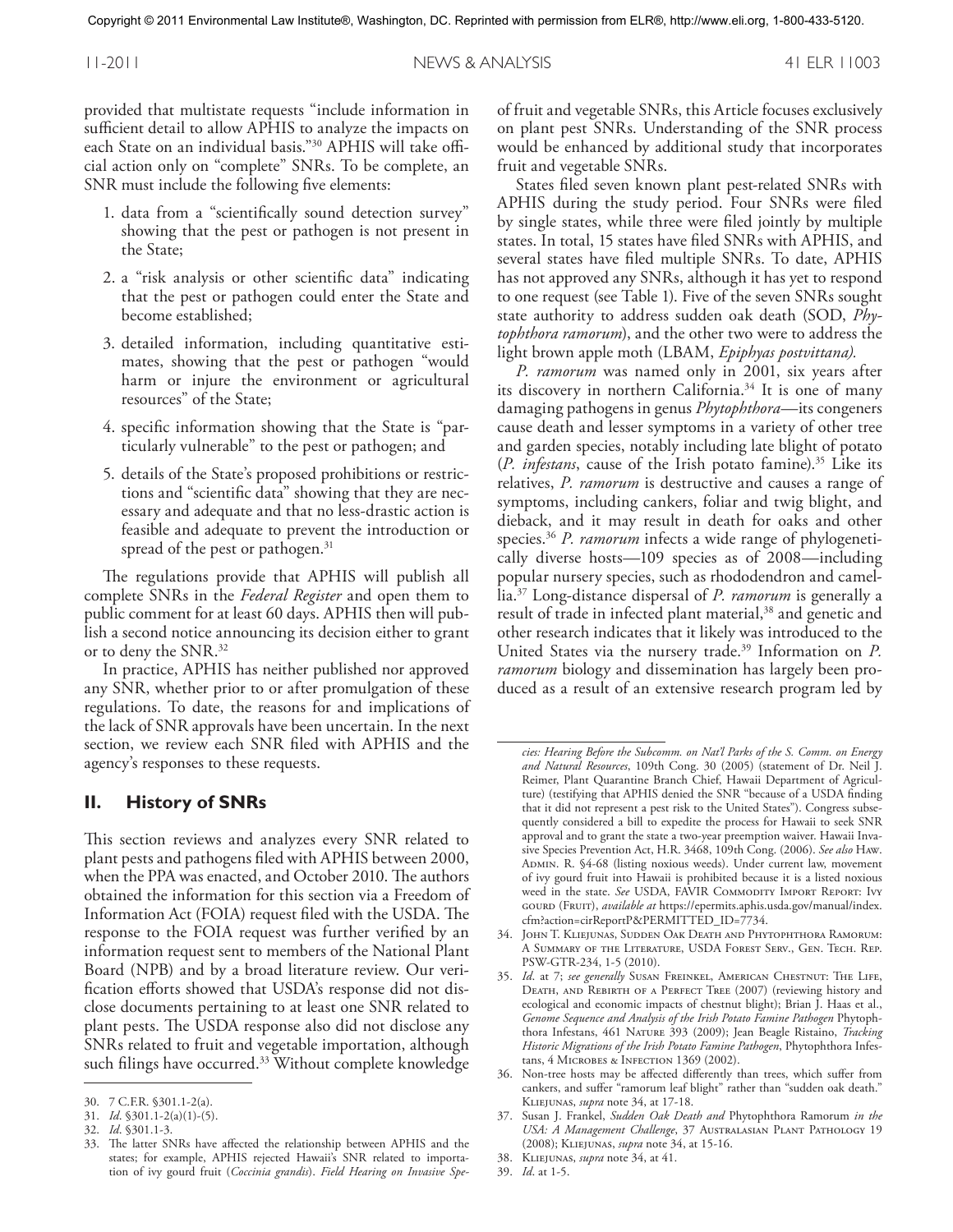#### 41 ELR 11004 ENVIRONMENTAL LAW REPORTER 11-2011

| <b>State</b>                                                         | <b>Date</b> | <b>Species</b> | <b>Result</b> | <b>Time Gap</b> | Reasoning                                                                                      |
|----------------------------------------------------------------------|-------------|----------------|---------------|-----------------|------------------------------------------------------------------------------------------------|
| Oregon                                                               | 2003        | P. ramorum     | Retracted     | 12-22 months    | No written response                                                                            |
| Kentucky                                                             | 2004        | P. ramorum     | Rejected      | 1.5 months      | Data does not support restriction on all nurs-<br>ery trade in CA                              |
| Six states (DE, FL, KY, LA, MS,<br>WV)                               | 2004        | P. ramorum     | Rejected      | month           | Unknown                                                                                        |
| Twelve states (AL, AR, FL, GA,<br>KY, LA, MS, NC, OK, PR, SC,<br>VA) | 2009        | P. ramorum     | Rejected      | 6 months        | Incomplete—not specific to states                                                              |
| Twelve states (same)                                                 | 2009        | E. postvittana | Rejected      | 6 months        | Incomplete—not specific to states                                                              |
| South Carolina                                                       | 2009        | P. ramorum     | Pending       | $19$ months $*$ |                                                                                                |
| South Carolina                                                       | 2010        | E. postvittana | Rejected      | 14 months       | Incomplete-not uniquely vulnerable, no scien-<br>tific data to support additional restrictions |

**Table 1: State Special Need Petitions and APHIS Responses**

\* through June 2011

the federal government and a collaborative, well-funded, multiagency eradication-and-control effort. 40

LBAM, native to Australia, affects over 2,500 species, including 150 commercial commodities. <sup>41</sup> LBAM larvae consume both leaves and fruit of infested plants, resulting in substantial damage. <sup>42</sup> A 2009 assessment showed that LBAM could establish throughout the majority of the United States and that it would result in a mean annual loss of \$118 million to apple, grape, orange, and pear production; overall annual economic damage has been estimated at \$1.6 billion. <sup>43</sup> While the origin of the LBAM infestation is uncertain, it has primarily moved long distances via trade in agricultural commodities. LBAM has not attracted the same level of attention or funding as SOD. On the contrary, LBAM eradication efforts have met with substantial resistance from citizen groups and local governments. 44

#### *A. Oregon*

The state of Oregon issued the first quarantine against the movement of untreated *P. ramorum* host material in 2001. Soon thereafter, California issued a ban on export of dis-

- 42. Robert C. Venette et al., Mini Risk Assessment: Light Brown Apple Moth, *Epiphyas Postvittana* (Walker) [Lepidoptera: Tortricidae] (2003), *available at* http://www.aphis.usda.gov/plant\_health/plant\_pest\_info/pest\_detection/ downloads/pra/epostvittanapra.pdf.
- 43. APHIS, Glenn Fowler et al., Economic Analysis: Risk to Apple, Grape, Orange, and Pear Production From the Light Brown Apple Moth, *Epiphyas Postvittana* (Walker) (2009), *available at* http://www. aphis.usda.gov/plant\_health/plant\_pest\_info/lba\_moth/downloads/lbameconomicanalysis.pdf; APHIS, RESPONSES TO ADDITIONAL QUESTIONS RAISED IN PETITIONS TO RECLASSIFY LIGHT BROWN APPLE MOTH, *available at* http://www.aphis.usda.gov/plant\_health/plant\_pest\_info/lba\_moth/ downloads/faq-petition\_response-10.pdf.
- 44. *See, e.g.,* APHIS, Response to Petitions to Reclassify Light Brown Apple Moth and Announcement of Shift in Approach to Responding to the Light Brown Apple Moth Infestation in California (2010), *available at* http://www.aphis.usda.gov/plant\_health/plant\_pest\_ info/lba\_moth/downloads/draft\_lbam\_petition\_response-10.pdf (summarizing petition for delisting and noting resistance to aerial spraying).

eased oak products and rhododendrons from seven infested counties. APHIS imposed an interim quarantine in February 2002, to prevent the interstate movement of host material from known infested counties. <sup>45</sup> One year later, on March 4, 2003, Oregon filed the first ever SNR, seeking an exception to the federal interim quarantine provisions governing SOD. <sup>46</sup> The letter stated that an SNR was justified because the risks to Oregon were greater than those to any other state, as indicated by geographical proximity to the outbreak<sup>47</sup> and the potential impacts of SOD to the Oregon economy and environment (as determined by a risk assessment). These impacts included potential damage to native tanoak and California black oak, as well as potential impacts to the timber industry, nursery industry, and Christmas tree industry, each of which relied on potential host species. The SNR also indicated that the federal quarantine was not sufficiently restrictive because of a recorded instance of quarantine-compliant shipments of "free of bark" oak and "green waste material" from the quarantine area into Oregon. <sup>48</sup> According to the state, each of these types of shipments could potentially have introduced SOD into Oregon, and each would have been prohibited under the state quarantine as it applied prior to issuance of the APHIS interim quarantine. Oregon also pointed to its aggressive eradication program, which had reduced the infested area in the state from 52 acres to 12 acres. 49

Oregon's SNR focused on authority to exceed federal requirements in four respects. The state sought to:

• require treatment of all SOD host materials, whereas the federal quarantine allowed for movement of some untreated host materials under permit;

<sup>40.</sup> *See generally* California Oak Mortality Task Force, htpp://www.suddenoakdeath.org; Kliejunas, *supra* note 34.

<sup>41.</sup> APHIS, Responses to Additional Questions Raised in Petitions to Reclassify Light Brown Apple Moth, *available at* http://www.aphis. usda.gov/plant\_health/plant\_pest\_info/lba\_moth/downloads/faq-petition\_ response-10.pdf.

<sup>45.</sup> Frankel, *supra* note 37.

<sup>46.</sup> Letter to Ann Veneman, from Katy Coba, Mar. 4, 2003 (on file with authors) [hereinafter Oregon SNR letter]. *See also* 7 C.F.R. §§301.92 to 301.92-11.

<sup>47.</sup> While the outbreak was centered in northern California, SOD was present on 12 acres in Curry County, Oregon, when the SNR was requested. Oregon SNR Letter, *supra* note 46. Nine square miles in the county were included in the federal quarantine area. 7 C.F.R. §301.92-3.

<sup>48.</sup> Oregon SNR Letter, *supra* note 46.

<sup>49.</sup> *Id*.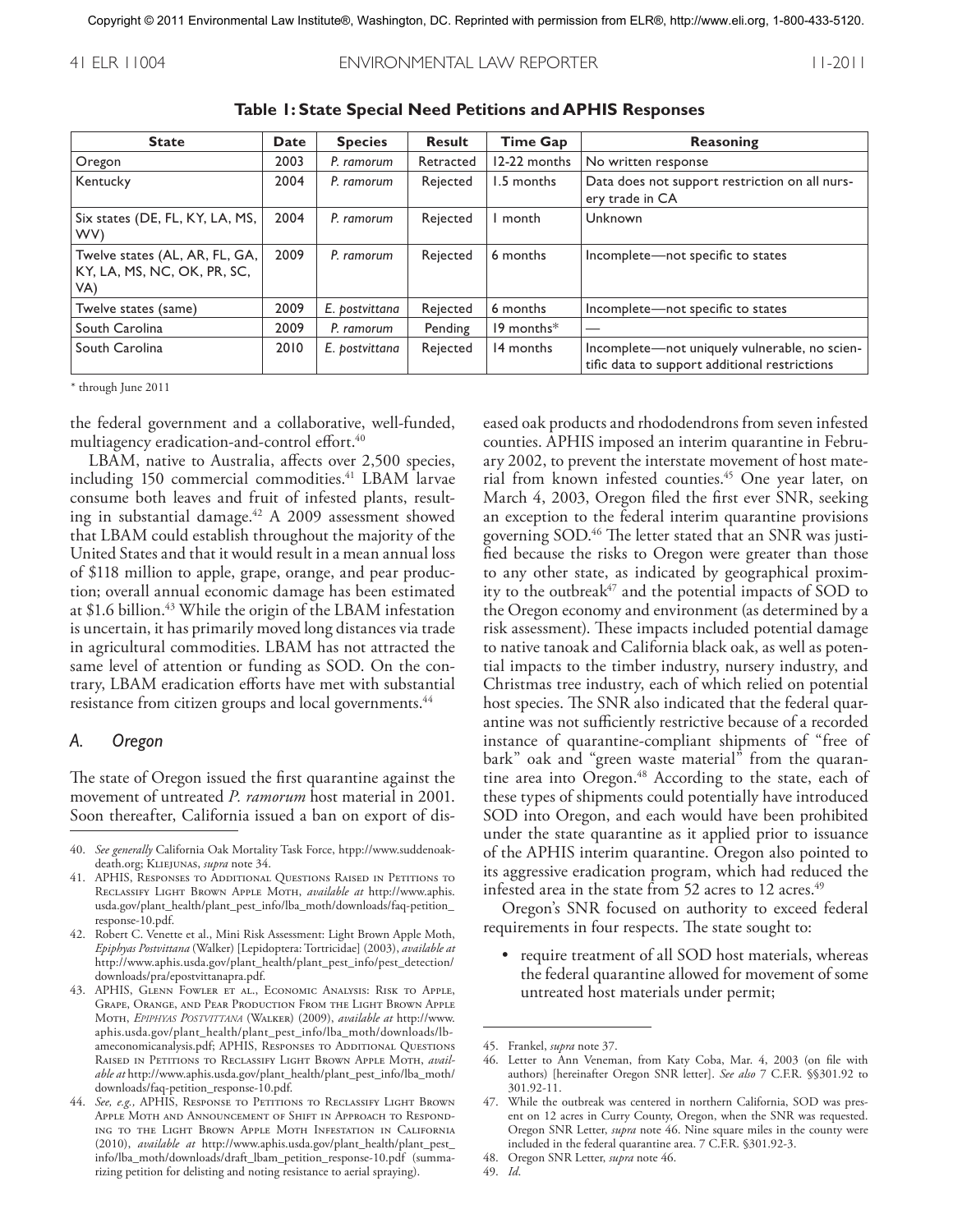- prohibit movement of green waste material unless treated, whereas the federal quarantine allowed movement of untreated green waste under permit;
- apply the quarantine to all plant parts from host species rather than specific plant parts as under the federal quarantine; and
- require sterilization of soil in which host plants have been grown, which was not required by the federal quarantine. 50

In May, APHIS replied to Oregon indicating that it was considering the SNR and that the APHIS SOD program manager had visited Oregon to discuss the issue with state officials. APHIS took no immediate action on Oregon's SNR request, even after the Regional Forester for the U.S. Forest Service sent a letter of support for the Oregon SNR petition on May 29. <sup>51</sup> One week later, Oregon sent a follow-up letter to APHIS identifying two new issues. First, it noted the identification of a strain of SOD in a Clackamas County nursery previously found only in Europe. The letter expressed "extreme[ ] concern that a European isolate of this disease showed up at a relatively small nursery with no direct ties to Europe" and wondered where the isolate may have originated. The second issue related to the discovery of infected plants at a California nursery outside the quarantine zone. This nursery was found to have shipped infected plants to Oregon nurseries, providing "further evidence that there are problems with the current regulatory system." The letter did not request additional state quarantine authority, but it would prove prophetic, as SOD would continue to spread in Oregon and elsewhere throughout the ensuing years. 52

APHIS eventually responded to Oregon on July 2, but again offered no direct response to the SNR. Instead, after noting that the lack of any federal quarantine for interstate movement or importation of host stock prior to 2002 may have allowed introduction and spread of the disease, the letter indicated a suite of actions that APHIS planned to undertake to strengthen its SOD program, including, but not limited to, a national nursery survey for *P. ramorum*, inspection of potentially infested nurseries in California, Oregon, and Washington, and an update to the interim federal quarantine rule for SOD to address new information about pest hosts and transmission. 53

With the potential exception of the update to the federal quarantine order, none of these actions was directly responsive to Oregon's SNR request, leading Oregon to reply critically that "[m]issing from the letter are actions

that would make introductions less likely today."54 Oregon's response focused on interstate shipments via the nursery trade. After noting a new state regulation requiring recipients of imported trees and shrubs to notify the Oregon Department of Agriculture (ODA), the letter requested that APHIS make improvements to address this introduction pathway.

Specifically, the ODA argued that because the introductions via nursery stock occurred after imposition of the federal quarantine, they offered "irrefutable evidence that the current federal regulations aren't protecting Oregon or other states ... the argument that the current quarantine is working and that these failures are due to unregulated nurseries or previously unknown hosts is not convincing."<sup>55</sup> The letter specifically indicated that neither APHIS nor the California Department of Agriculture ever notified the ODA that potentially infected plants were shipped to Oregon from a California nursery in January 2003, and that the ODA had detected infected yet asymptomatic host plants. The letter requested amendment of the federal quarantine rule to address these issues. 56

In the alternative to requesting changes to the APHIS quarantine, the letter noted that "[i]f USDA is unable to adopt an effective quarantine quickly, then we ask that you reconsider Oregon's request for a special exemption." This suggests that the USDA had denied Oregon's SNR verbally or through other unrecorded methods alongside or subsequent to its letter about changes to the federal SOD program. In fact, the record reflects no rejection of the Oregon SNR; instead, a handwritten note concurs that no written response to the SNR was ever provided and that all discussions were verbal. <sup>57</sup> The note indicates that Oregon eventually withdrew its SNR following a regulatory change by APHIS in 2004; as a result, the SNR likely was outstanding for between 12 and 22 months. 58

APHIS issued emergency orders regarding SOD in April and December 2004, to restrict interstate nursery shipments of potential host material. One of these emergency orders may have prompted Oregon to retract its SNR. 59 In any case, these orders included elements requested by Oregon during the prior year. As a result, even though APHIS did not approve the SNR request, the request and associated state advocacy may have prompted voluntary regulatory changes to increase the efficacy of the federal quarantine, although detection of infected plants at a large

<sup>50.</sup> *Id*.

<sup>51.</sup> Letter from Linda Goodman, Regional Forester, U.S. Forest Serv., to Ann Veneman (May 29, 2003) (on file with authors).

<sup>52.</sup> The letter, as copied in our FOIA response, contains no signature block, and as such it is not clear that the whole letter was disclosed. It is possible that Oregon did request additional authority in the undisclosed material, if any.

<sup>53.</sup> Letter from Richard L. Dunkle, to Dr. Daniel J. Hilburn (July 2, 2003) (on file with authors) [hereinafter APHIS Oregon letter].

<sup>54.</sup> Letter from Daniel J. Hilburn, to Richard L. Dunkle, July 31, 2003 (on file with authors).

<sup>55.</sup> *Id*. 56. *Id*.

<sup>57.</sup> Unattributed handwritten note (on file with authors).

<sup>58.</sup> *Id*.

<sup>59.</sup> USDA, Order Restricting Movement of Nursery Stock From California Nurseries (Apr. 9, 2004) (on file with authors), USDA, Amended Order Restricting Movement of Nursery Stock From California Nurseries (Apr. 22, 2004) (on file with authors); USDA, Emergency Federal Order Restricting Movement of Nursery Stock From California, Oregon, and Washington Nurseries (Dec. 21, 2004) (on file with authors). The emergency order, as amended, remained in force until superseded by rule in 2007. Phytophthora Ramorum; Quarantine and Regulations, 72 Fed. Reg. 8585 (Feb. 27, 2007).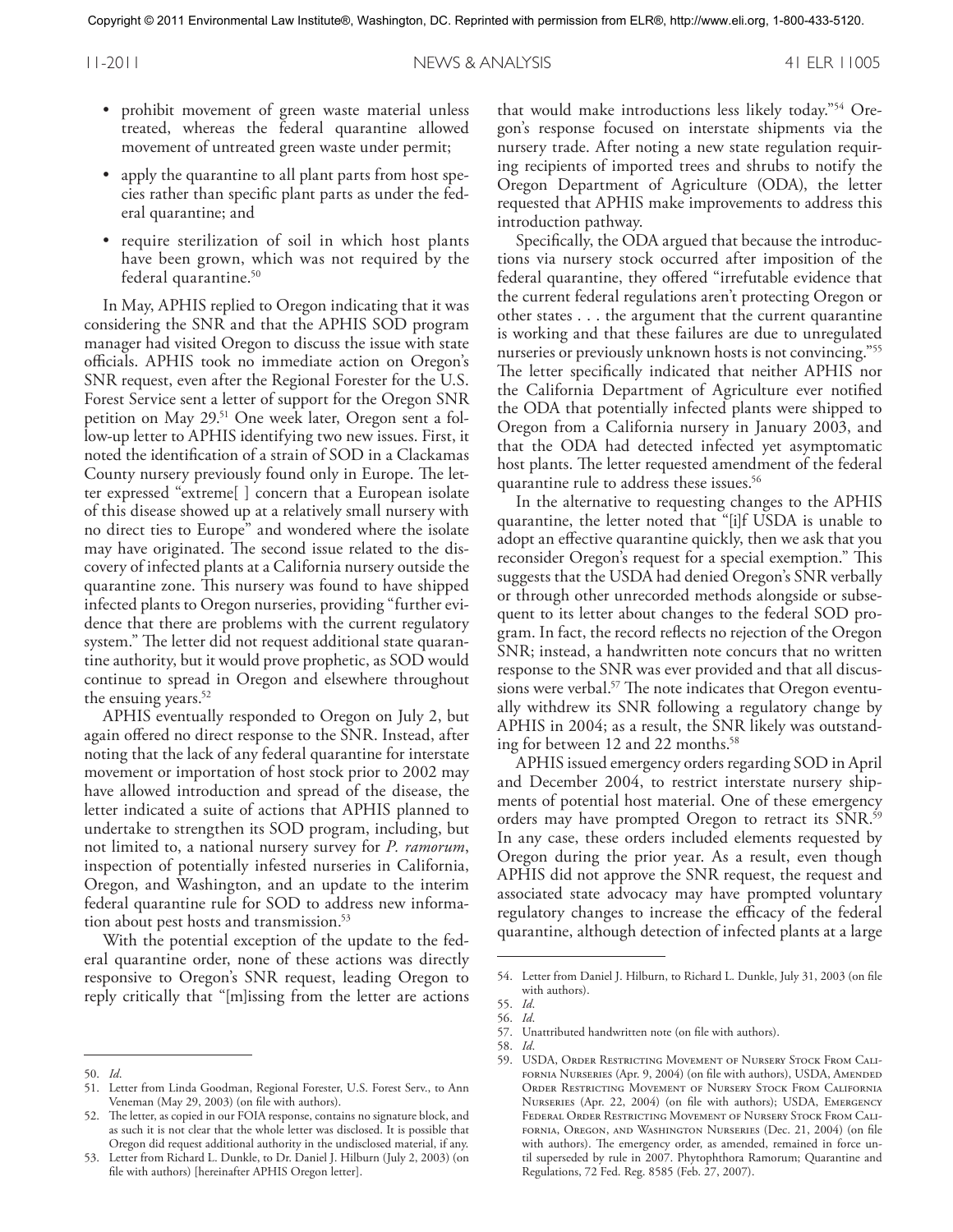41 ELR 11006 ENVIRONMENTAL LAW REPORTER 11-2011

nursery outside the quarantine area was likely the root cause for APHIS' adoption of these provisions.

#### *B. Kentucky*

APHIS issued its 2004 emergency orders in response to a new discovery of *P. ramorum* in a California wholesale nursery in early 2004. <sup>60</sup> The nursery was far from infested areas and was detected through both traceback surveys from detections elsewhere and through the national survey promised by APHIS in its letter to Oregon. As these nurseries were active in the interstate plant trade, these discoveries prompted a flurry of regulatory activity at both the state and federal levels, including consultation between APHIS and the NPB and development of NPB recommendations for policy response. <sup>61</sup> Kentucky imposed a quarantine on interstate nursery shipments from California on March 26, 2004. <sup>62</sup> As summarized in 2005:

In response to the finds in west coast nurseries, USDA APHIS issued an emergency order [on April 9,] 2004. After the announcement, 17 states enacted emergency measures to limit plant imports from California. Reacting to these state restrictions, the National Plant Board and National Association of State Departments of Agriculture both got involved to discuss regulations on the federal and state levels. Soon after, [on April 21,] 2004, USDA APHIS re-issued an order restricting all California commercial nurseries from shipping any host or associated plants out of state, and changed the diagnostic rules for *P. ramorum*.... Not long after, the California Association of Nurserymen and Garden Centers filed a federal suit against the state of Kentucky, a state limiting imports from California beyond that allowed in the federal regulations. The state of Kentucky has since come into compliance with the federal regulations. 63

Like other states, Kentucky imposed its quarantine without first obtaining an SNR. However, Kentucky submitted an SNR to APHIS on May 29, 2004, requesting authority to continue restricting importation of California nursery stock. <sup>64</sup> Under Kentucky's quarantine, importa-

tion would be barred from any California nursery that had not been inspected, sampled, and tested for *P. ramorum*, except for plants determined by Kentucky to be low risk. Nurseries testing negative would be able to ship to Kentucky, so long as they operated under a compliance agreement with APHIS, but nurseries where any plant or plant product tested positive would be prohibited from interstate shipment until the infestation was eliminated. In addition, each plant and accompanying plant product, e.g., soil, would have required preshipment notification, a negative test result, and a California Phytosanitary Certificate confirming the test results. 65

Kentucky justified its SNR through general statements about the risks of *P. ramorum* to the state, suggesting that

due to extended favorable climate, plant diversity, and [ ] large oak forest population, [Kentucky] is at extremely high-risk for introduction and establishment of *P. ramorum*. Our climate and plant diversity is unique and unlike any other area of the United States. The impact of *P. ramorum* cuts across a wide spectrum of Kentucky's interests including horticulture, forestry, urban/suburban neighborhoods, and wildlands. 66

Kentucky did not supply any accompanying risk analysis in support of its conclusion. However, the SNR suggested that an SNR was also justified by the expanding number of potential SOD hosts, desirability of preventing the introduction of SOD into new areas and previous failure of containment, poor understanding of climatic constraints, unknowns related to SOD's epidemiology and etiology, and failure by the USDA to incorporate some of the NPB recommendations. 67

APHIS rejected the Kentucky SNR on July 12, 2004. 68 After reviewing the April quarantine orders, its consultation with the NPB and the National Association of State Departments of Agriculture, and its intention to revise its regulations, including geographic restrictions, as new information became available, APHIS turned to Kentucky's specific request. It rejected the SNR because of a lack of "scientific evidence to indicate that *P. ramorum* is established throughout California or to suggest that all plants and all plant products from all nurseries throughout the state of California should be regulated for the pathogen."69 In other words, the SNR was rejected, not

<sup>60.</sup> *See* Kliejunas, *supra* note 34, at 5-6.

<sup>61.</sup> California Oak Mortality Task Force, California Oak Mortality Task Force Report: May 2004 (2004), *available at* http://www.suddenoakdeath.org/pdf/Monthly%20Reports/COMTF%20Report%20May%20 2004Revised.pdf.

<sup>62.</sup> Kentucky Office of the State Entomologist, Phytophthora Quarantine (Mar. 26, 2004) (on file with authors).

<sup>63.</sup> Janice Alexander, *Review of* Phytophthora Ramorum *in European and North American Nurseries*, *in* Proceedings of the Sudden Oak Death Second Science Symposium: The State of Our Knowledge, USDA Forest Serv., Gen. Tech. Rep. PSW-GTR-196, 37, 38-39 (2005), *available at* http://www.fs.fed.us/psw/publications/documents/psw\_gtr196/ psw\_gtr196\_001c\_01Alexander.pdf (modified to indicate correct date of initial and amended emergency orders); s*ee also* USDA, Risk Analysis for *Phytophthora Ramorum* Werres, de Cock & Man in't Veld, Causal Agent of Sudden Oak Death, Ramorum Leaf Blight, and RAMORUM DIEBACK, rev. 1, 18-19 (2008) (noting April and December emergency orders).

<sup>64.</sup> Letter from Richie Farmer, to Ann Veneman (May 26, 2004) (on file with authors).

<sup>65.</sup> *Id*.

<sup>66.</sup> *Id.*

<sup>67.</sup> *Id*.

<sup>68.</sup> Letter from Bill Hawks, to Richie Farmer (July 12, 2004). This letter specifically responded to letters from Kentucky on April 19 and May 7. These letters were not disclosed by APHIS as part of the FOIA response. However, an April 22 press release from the Kentucky Department of Agriculture quotes language that is identical to that in the May 29 letter. Press Release, Kentucky Dep't Agri., *Commissioner Farmer Requests Additional Restrictions on California Plants That Carry Sudden Oak Death* (Apr. 22, 2004), *available at* http://www.uky.edu/Ag/NurseryInspection/sod/sod\_4- 22-04\_press\_release.pdf. As a result, it may be reasonable to assume that the APHIS rejection letter applies equally to each of Kentucky's SNR requests up to that date.

<sup>69.</sup> Letter from Bill Hawks, to Richie Farmer (July 12, 2004) (no italics in original) (on file with authors).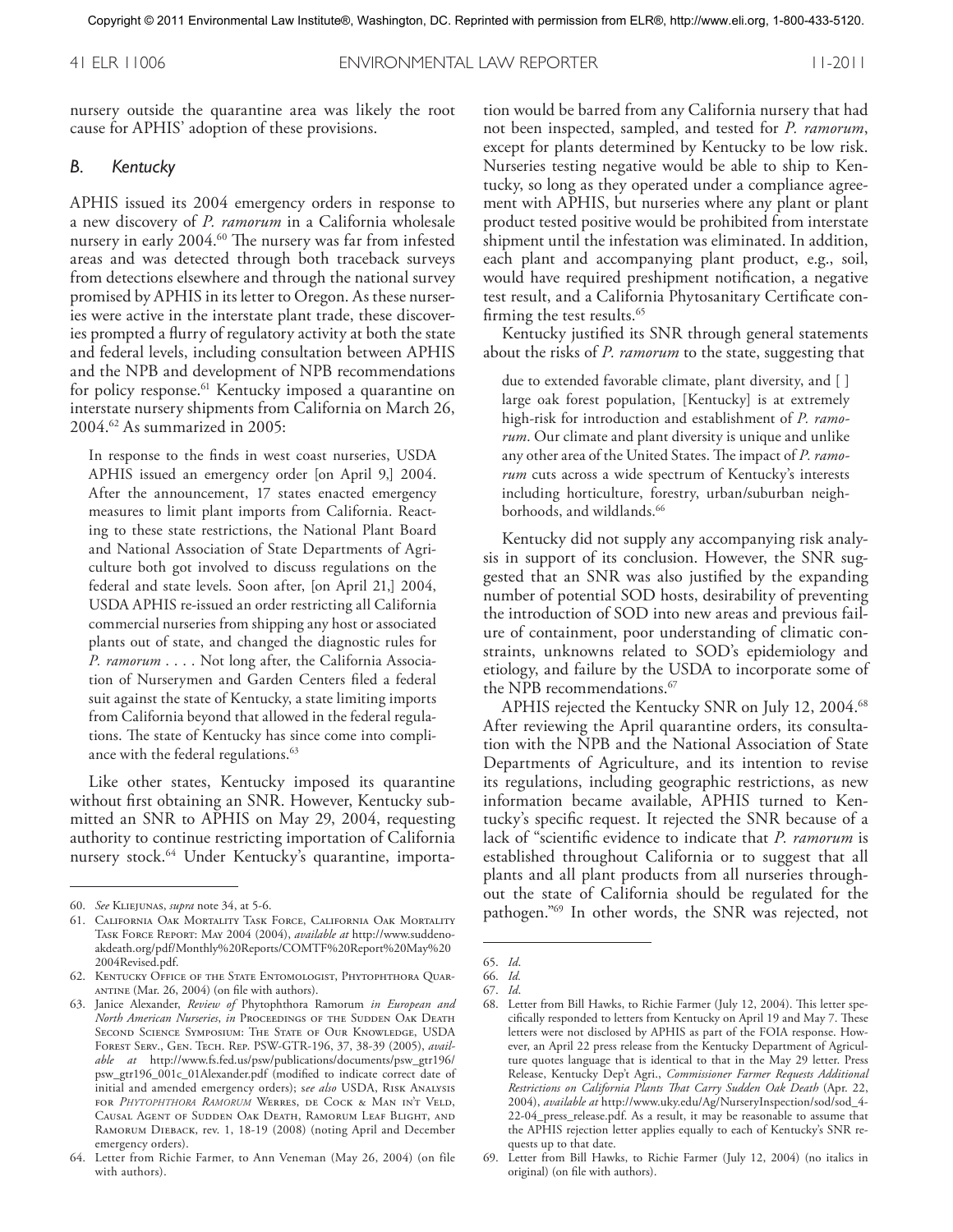due to Kentucky's showing of risk to the state should SOD be introduced, but rather because it presented insufficient data to support its claim that the disease might be present in interstate nursery shipments sent to Kentucky. APHIS' response suggests that Kentucky's proposed quarantine was not sufficiently tailored to the risks presented by shipments from California.

#### *C. Six-State SOD SNR*

On the same day that the Kentucky SNR was rejected, the California Association of Nurseries and Garden Centers (CANGC) filed suit challenging the Kentucky quarantine as preempted by the PPA. <sup>70</sup> Kentucky settled this suit and lifted the quarantine on July 30, 2004, but in the settlement order, the state reserved the right to seek an SNR. $^\mathbf{71}\!$  In fact, in July 2004, six states, including Delaware, Florida, Kentucky, Louisiana, Mississippi, and West Virginia, filed a second SNR with APHIS seeking authority to impose additional regulations on the importation of SOD hosts and host material. The USDA disclosed no documents pertaining to this SNR or its response as part of the FOIA process. As a result, information on the arguments for the SNR and the reasons for its rejection are not available. However, several sources indicate that APHIS rejected this SNR by August of that year. 72

#### *D. 12-State SNRs*

No known plant pest SNRs were filed between 2004 and 2008, when APHIS finalized its regulations. However, SOD continued to spread via the nursery trade in the interim, and LBAM was discovered in California in 2007 and subjected to a federal quarantine soon thereafter. <sup>73</sup> While the federal order was intended to enable erad-

ication of LBAM in the continental United States,<sup>74</sup> the known range of LBAM has expanded dramatically, leading APHIS to modify its quarantine seven times. <sup>75</sup> This expansion led the agency to adjust its program goal from "eradication to management/control,"76 but the quarantine remains focused on preventing the "long-distance spread" of LBAM. <sup>77</sup> The LBAM quarantine has been divisive, yielding not only SNRs filed by states seeking additional quarantine authority, but also petitions from the Pesticide Action Network and private citizens seeking reclassification of LBAM as a nonactionable pest. 78

In March 2009, 11 states and the territory of Puerto Rico (hereinafter, 12 states) filed two joint SNRs for SOD and LBAM, seeking additional authority to prevent introduction of these species via interstate commerce. Each of the 12-state SNRs included specific reference to the five required elements of SNRs described in the regulations and additional information, making them substantially more complex and well-justified than their forebears. 79 Survey data were drawn from distribution maps, while information on risk of entry, potential harm, and the special basis justification all were drawn from the pest risk assessments prepared by APHIS or published elsewhere. 80 These sources documented that the species could survive in the petitioning states and that they would cause economic impacts if they became established,<sup>81</sup> but they did not pro-

- 76. APHIS, Response to Petitions to Reclassify Light Brown Apple Moth and Announcement of Shift in Approach to Responding to the Light Brown Apple Moth Infestation in California 2 (2010), *available at* http://www.aphis.usda.gov/plant\_health/plant\_pest\_info/lba\_ moth/downloads/draft\_lbam\_petition\_response-10.pdf.
- 77. *Id*.
- 78. APHIS has proposed to deny the petitions, but has not issued a final denial to date. *Id*.
- 79. *See* Special Need Request for Light Brown Apple Moth, *Epiphyas Postvittana* (Walker) Submitted as a Multi-State Petition to USDA-APHIS-PPQ (2009) (on file with authors) [hereinafter 12-STATE LBAM SNR]; Special Need Request for *Phytophthora Ramorum*-Submitted as a Multi-State Petition to USDA-APHIS-PPQ (2009) (on file with authors) [hereinafter 12-State SOD SNR].
- 80. 12-State LBAM SNR, *supra* note79, at 1-4 (citing Venette et al., *supra* note 42); Glenn Fowler et al., Economic Analysis: Risk to U.S. Apple, Grape, Orange, and Pear Production From Light Brown Apple Moth, Epiphyas Postvittana (Walker), USDA-APHIS-PPQ-CPHST PERAL (2007); 12-state SOD SNR, *supra* note 79, at 1-2 (citing USDA, Risk Analysis for *Phytophthora Ramorum* Werres, de Cock & Man in't Veld, Causal Agent of Sudden Oak Death, Ramorum Leaf BLIGHT, AND RAMORUM DIEBACK, rev. 1 (2007)).
- 81. 12-State LBAM SNR, *supra* note 79, at 4-5.

<sup>70.</sup> Complaint, Cal. Ass'n of Nurseries & Garden Ctrs. v. Farmer, No. 3:04-38- JMH (E.D. Ky. July 9, 2004), 2004 U.S. Dist. Ct. Pleadings 892309, 2004 U.S. Dist. Ct. Pleadings LEXIS 13183.

<sup>71.</sup> Consent Order, Cal. Ass'n Nurseries & Garden Ctrs. v. Farmer, No 04-38 (E.D. Ky. July 30, 2004).

<sup>72.</sup> U.S. GAO, GAO-06-353, Invasive Forest Pests: Lessons Learned From Three Recent Infestations May Aid in Managing Future Efforts 107 (Apr. 2006) (citing July 2004 SNR as a petition from five, rather than six, states); California Oak Mortality Task Force, USA Phytophthora Ramorum Nursery Chronology (2008), *available at* http://www. cnr.berkeley.edu/comtf/html/chronology.html ("The states of DE, FL, KY, LA, MS, and WV request a Special Needs Exemption from the current P. ramorum federal regulations. USDA APHIS denies the requests. Some states plan to appeal the decision."); California Oak Mortality Task Force, California Oak Mortality Task Force Report: August 2004 (2004), *available at* http://www.suddenoakdeath.org/pdf/Monthly%20Reports/COMTF%20Report%20August%202004.pdf; Letter from The Nature Conservancy, to USDA re: Federal Register Docket No. APHIS 2005- 0103, Special Needs Request Under the Plant Protection Act (June 5, 2006) (on file with authors).

<sup>73.</sup> APHIS, Federal Domestic Quarantine Order, *Epiphyas Postvittana* (Light Brown Apple Moth), DA-2007-18 (May 2, 2007), *available at* http://www.nationalplantboard.org/docs/spro/spro\_lbam\_2007\_05\_02. pdf. The state of California has also imposed quarantines on movement of hosts within the state. APHIS, RESPONSE TO PETITIONS TO RECLASSIFY Light Brown Apple Moth and Announcement of Shift in Approach to Responding to the Light Brown Apple Moth Infestation in California (2010), *available at* http://www.aphis.usda.gov/plant\_health/plant\_ pest\_info/lba\_moth/downloads/draft\_lbam\_petition\_response-10.pdf.

<sup>74.</sup> APHIS, Responses to Additional Questions Raised in Petitions to Reclassify Light Brown Apple Moth, *available at* http://www. aphis.usda.gov/plant\_health/plant\_pest\_info/lba\_moth/downloads/faqpetition\_response-10.pdf; APHIS, Recommendations of the Technical Working Group for the Light Brown Apple Moth Infestation in California (2007), *available at* http://www.aphis.usda.gov/plant\_health/ plant\_pest\_info/lba\_moth/downloads/faq-petition\_response-10.pdf. The technical working group restated the eradication goal in January 2008. APHIS, Recommendations of the Technical Working Group for the Light Brown Apple Moth Program (2008), *available at* http://www. aphis.usda.gov/plant\_health/plant\_pest\_info/lba\_moth/downloads/twgrecommendations1-08.pdf.

<sup>75.</sup> *See* NPB, SPRO Letters, Orchard Pests, *available at* http://www.nationalplantboard.org/laws/spro.html#orchard (listing SPRO letters with attached federal orders for LBAM and other pests); APHIS, LIGHT BROWN Apple Moth, http://www.aphis.usda.gov/plant\_health/plant\_pest\_info/ lba\_moth/regulations.shtml (linking to federal orders affecting LBAM).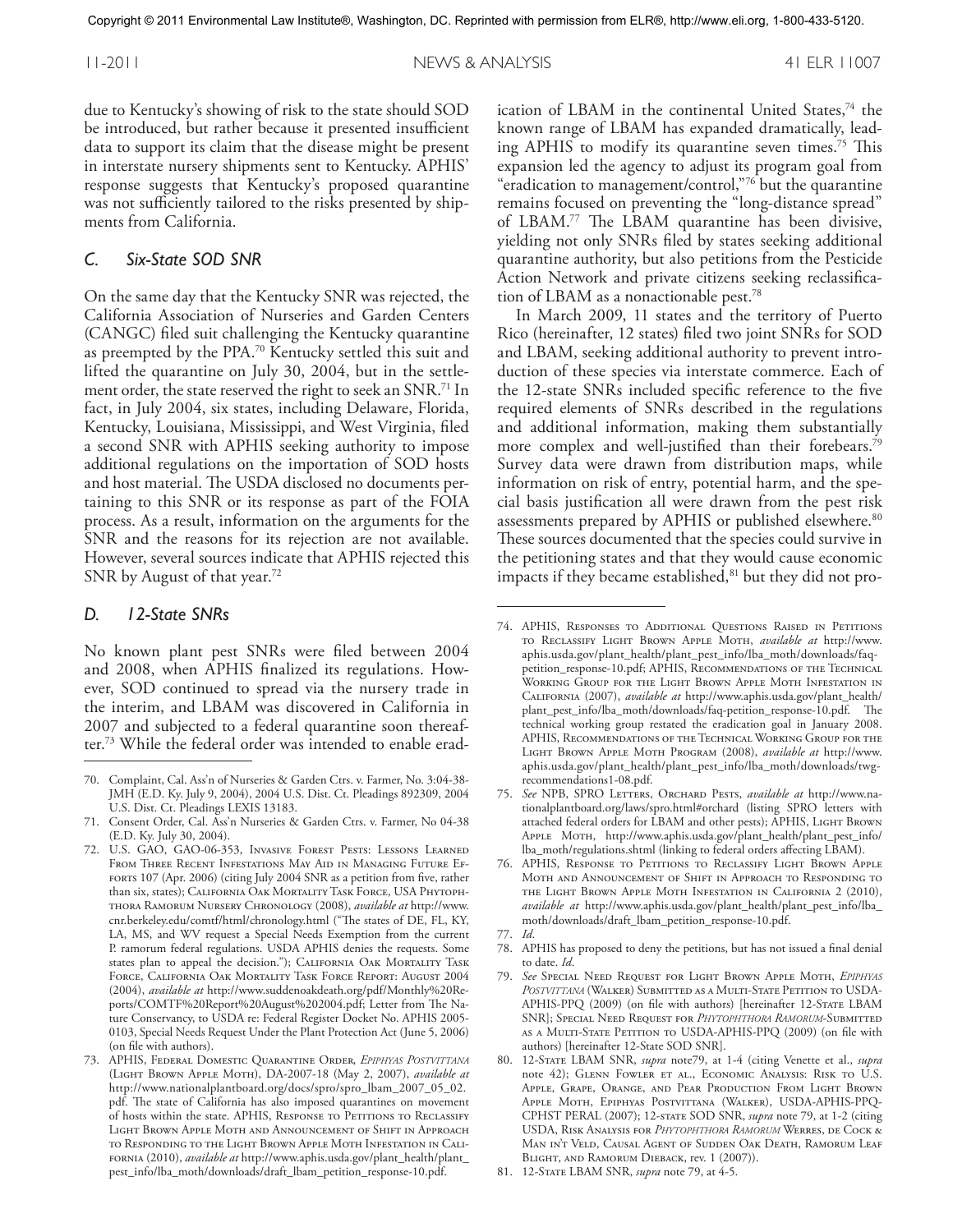vide information on the potential impacts of introduction of either species or support the special basis for additional authority in each petitioning state. Each SNR also identified weaknesses in the APHIS requirements. 82

#### 1. SOD

After discussing the five required elements, the SOD SNR focused on the inadequacy of current mitigation measures for nurseries and recommended improvements. The SNR identified 13 specific areas in which it alleged SOD mitigation was inadequate, including: the continuing expansion of the potential host list; lack of visible symptoms on infected plants; inability to detect infection without lab testing for every shipment; expansion of geographic range of SOD in the absence of visible symptoms; enhanced risk for East Coast states compared to infected West Coast regions based on climate matching, including the possibility of forest epidemics; insufficient surveillance to enable rapid detection if SOD was imported; lack of cold storage to enable better detection; and hybridization possibilities potentially increasing pathogen virulence and survival. While some of these criticisms reference in general terms the risks and impacts of SOD to East Coast states, they did not include any state-specific information on either risk or impact.

The SNR concluded that the APHIS-mandated SOD quarantine failed to meet the conclusions of the agency's own risk analysis, which stated that exclusion would be possible by prohibiting the movement of all hosts from infected areas. To redress these shortcomings, the SNR sought authority to require prior notice of shipments of potential host material, including the results of the shipping nursery's most recent test for *P. ramorum*, and a prohibition on shipment of high-risk host plants from seven genera unless produced through a USDA-certified clean stock program (not currently in existence).

#### 2. LBAM

The LBAM SNR included two sections after providing the information required by the regulations: a general risk assessment; and proposed prohibitions and restrictions beyond those imposed by APHIS. The risk assessment included narrative descriptions of LBAM's discovery and range, existing LBAM quarantine requirements, potential economic impacts, biology, and detection methods. It included some additional information on specific risks to the petitioning states, including indicating "a serious potential impact to the Southern region's citrus and grape production, as well as apple orchards .... Southern states would also see some impact on hardwoods such as poplar and also possibly pines."83 The risk assessment concluded, without explaining the specifics of its allegation, that "[w]hat is striking is that the regulatory requirements

range from only slight enhancements to even less than normal phytosanitary requirements for interstate shipment of nursery stock."84

The third and final section of the LBAM SNR recommended four additional prohibitions and restrictions on interstate commerce in LBAM to redress "critical and major inconsistencies" in existing regulation, including:

- prior notification for shipments of LBAM host material;
- a requirement that interstate shipments of LBAM require a phytosanitary certificate (instead of the Quarantine Compliance Certificate required under the federal quarantine);
- insecticide treatment, inspection, and a required five-week hold of interstate shipments of plant material in an approved enclosed structure; and
- development of a certified, USDA-approved "systems approach" for production of LBAM host plants (not currently in existence). 85

APHIS responded to the two SNRs as a group. In late May, the agency wrote to the states indicating that it was evaluating the requests, including by determining whether the requests met the regulatory criteria and by considering alternatives to fulfill state concerns. This letter presaged official rejection of the SNRs, as it indicated that APHIS was "assessing whether the requests reflect special need or whether they reflect broader concerns that might affect the overall regulatory framework for the LBAM and SOD programs."86 In short, the letter suggested that because so many states asserted a special need, the SNR process was inappropriate.

In September, without publishing the SNRs in the *Federal Register* or accepting comment as it would be required to do if it deemed the SNRs complete, the agency rejected both of the 12-state SNRs by letter. The basis for the agency decision was, as suggested in the May letter, insufficient evidence that an SNR was needed in each individual state, as required by regulation. <sup>87</sup> As APHIS explained:

[A]lthough special needs requests can be submitted by multiple States, the information in the request must be detailed enough to allow APHIS to evaluate the special needs of each State individually.

The requests did not include risk assessments that provided new information for APHIS to consider why the existing regulatory program is inadequate. The risk assessment information that was provided was taken from APHIS' pest risk assessments, which address the risks of

<sup>84.</sup> *Id*. at 12-13. 85. *Id*. at 13-14.

<sup>86.</sup> Letter from Rebecca A. Bech, to Dr. Harry Fulton (May 28, 2009) (on file with authors). Identical letters were provided to each petitioning state.

<sup>82.</sup> *Id*. at 9-10; 12-state SOD SNR, *supra* note 79, at 3.

<sup>83. 12-</sup>STATE LBAM SNR, *supra* note79, at 11-12.

<sup>87.</sup> *See* 7 C.F.R. §301.1-2(a) ("if submitted, the multi-State special need request must include information in sufficient detail to allow APHIS to analyze the impacts on each State on an individual basis").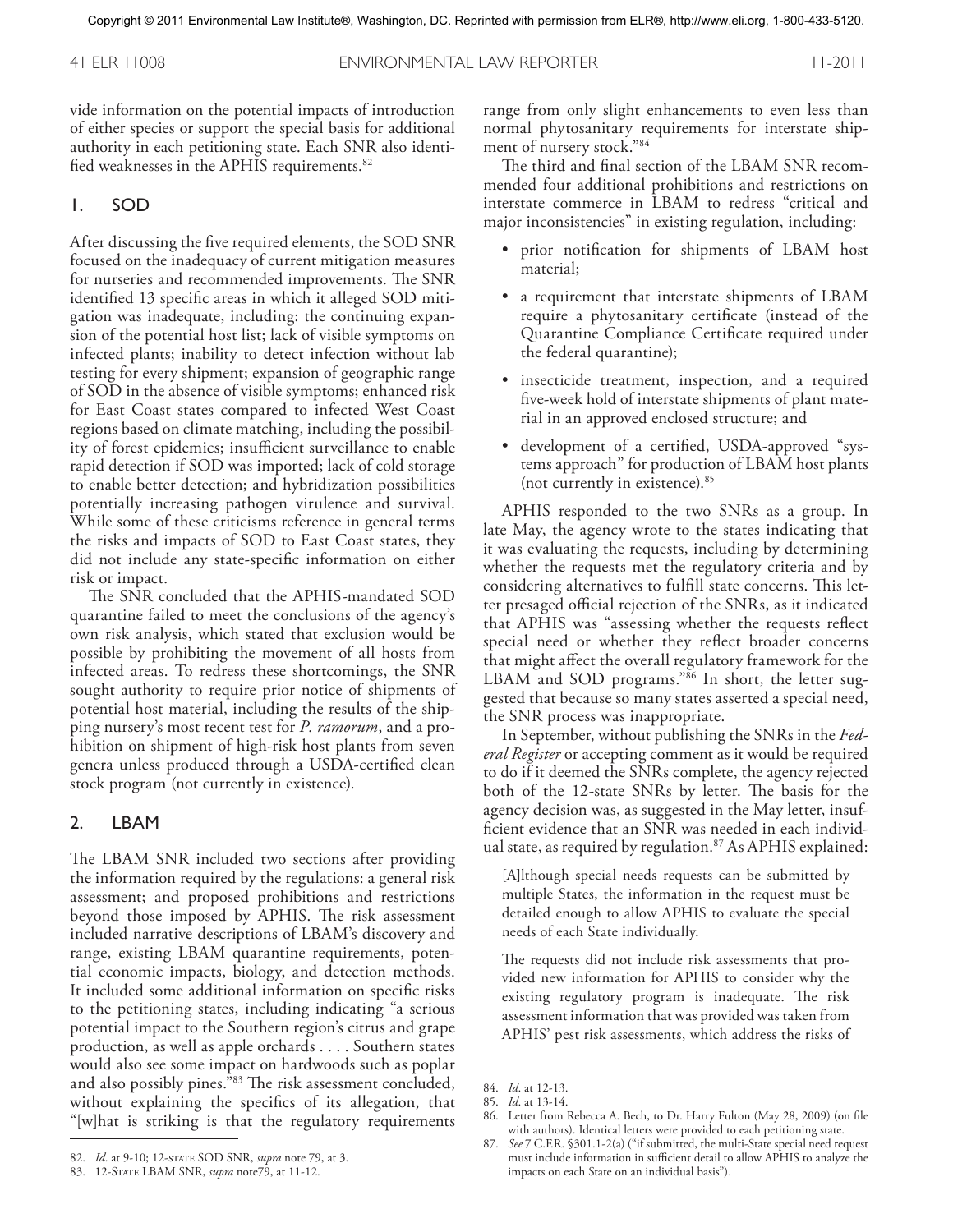these pests at a National level and formed the foundation of the current regulatory programs for LBAM and SOD.

After our review, we concluded that the Special Needs Requests do not reflect the States' special needs, but more so reflect broader concerns that may affect the overall regulatory framework for the LBAM and SOD programs. 88

The letter rejecting the SNR thus focused on the specific risks to each petitioning state. While rejecting the SNRs, the letter did note that AHPIS would account for concerns raised in the SNR process and in the report developed after the promised state site visits that occurred between the May and September letters. These actions were to include consultations with states on short-term measures and consideration of potential changes during scheduled full reviews of the LBAM and SOD programs. 89

#### *E. South Carolina*

Two months after rejection of the 12-state SNR petitions, in November 2009, South Carolina filed another SNR for SOD. In March 2010, the state followed up with an additional SNR for LBAM. To date, APHIS has responded to only the LBAM petition. These petitions are the bestjustified of any SNRs to date, and APHIS' response to them represents an important statement on the extent of the analysis that the agency will require in the future.

#### 1. SOD

South Carolina's SNR for SOD sought to address the lack of state-specific information upon which APHIS based its rejection of the 12-state SNRs. As the SNR cover letter noted, the SNR:

clearly details risk assessments documenting that the subject pathogen does not currently exist in South Carolina and that current federal regulations have not prevented repeated introductions of that pathogen into the State. The petition also describes a unique agricultural crop and ecosystem in South Carolina that are particularly vulnerable to *Phytophthora ramorum*. Finally, the economic importance of forestry and agriculture to South Carolina's economy is discussed. 90

Although it largely repeated the structure of the prior submission, South Carolina's SNR follows through on the promised state-centric focus by including more specific and extended data, even while drawing on many of the same sources of information cited in the 12-state submission. 91

The survey data section supplemented information from the same database used in the 12-state SNR with information gleaned from nursery surveys conducted in the state, and noted that the disease was found only in an infected nursery in the one county where it was listed as "being eradicated." The section also reviewed nursery and environmental survey data gathered by the state Department of Plant Industry (DPI), as well as citing published results of USDA Forest Service forest and stream-baiting studies, both of which had returned zero positive results for SOD. <sup>92</sup> Similarly, the SNR combined general information on the possibility that SOD could enter the state drawn from APHIS and other pest-risk analyses with seven specific instances where infected plants were actually shipped into the state. <sup>93</sup> Identified impacts to the state included the economic value of the state agribusiness industry, including the \$18 billion forest products, \$271 million nursery industry, and tourism industry. No data was proffered on the projected economic impacts on these industries, nor did the SNR cite noneconomic impacts,  $94$  but the appendix did include specific information on volume of potential host species on a county-bycounty level. <sup>95</sup> The vulnerability section contained specific information, including reference to state-protected areas, forestry, tea production, and a history of nursery imports from areas regulated for SOD, in addition to general risk assessment information showing that the state could be at risk. <sup>96</sup> Finally, the proposed additional restrictions supplemented the text of the 12-state SNR by noting specific studies on the risks presented by asymptomatic plants and noting the insufficiency of the federal program, insofar as it is based on visual inspection. 97

After providing information on the five required elements, the SNR turned to a discussion of specific inadequacies of the current regulatory program. South Carolina identified six criticisms, some of which repeated requests dating back to the Oregon SNR, e.g., presence of the disease on asymptomatic plants, and others that were newer, e.g., inadequate sampling in nursery inspections.<sup>98</sup> In some cases, these criticisms were described in more detail with reference to the scientific literature and, where relevant, indication of the effects of asserted inadequacies in South Carolina. For example, after citing studies showing the presence of SOD on asymptomatic plants, the SNR noted seven instances in which the state responded to incoming

<sup>88.</sup> Letter from Rebecca Bech, to David Padilla Velez (Sept. 21, 2009) (on file with authors). Identical letters were provided to each petitioning state.

<sup>89.</sup> No documents are publicly available regarding the full LBAM or SOD program reviews, but APHIS issued an update to its 2009 SOD program review in January 2011. *See* APHIS-NPB, *Phytophthora Ramorum* Regulatory Working Group Reports (Jan. 2011), *available at* http://www.aphis.usda. gov/plant\_health/plant\_pest\_info/pram/downloads/pdf\_files/NPB-RW-GR.pdf.

<sup>90.</sup> Letter from Assistant Department Head, South Carolina Division of Plant Industry [name redacted], to Rebecca Bech (Nov. 24, 2009) (on file with author).

<sup>91.</sup> *See generally* Letter from Assistant Department Head, South Carolina Division of Plant Industry [name redacted], to Rebecca Bech (Nov. 24, 2009), with attachment SOUTH CAROLINA DEPARTMENT OF PLANT INDUSTRY, South Carolina Petition for Special Need Request to USDA APHIS PPQ Regarding *Phytophthora Ramorum* (2009) [hereinafter SC SOD SNR] (on file with authors).

<sup>92.</sup> *Id.* at 2-3.

<sup>93.</sup> *Id.* at 3-4.

<sup>94.</sup> *Id.* at 4.

<sup>95.</sup> *Id.* at 16-19.

<sup>96.</sup> *Id.* at 4-6.

<sup>97.</sup> *Id.* at 6-7.

<sup>98.</sup> *Id.* at 7-9.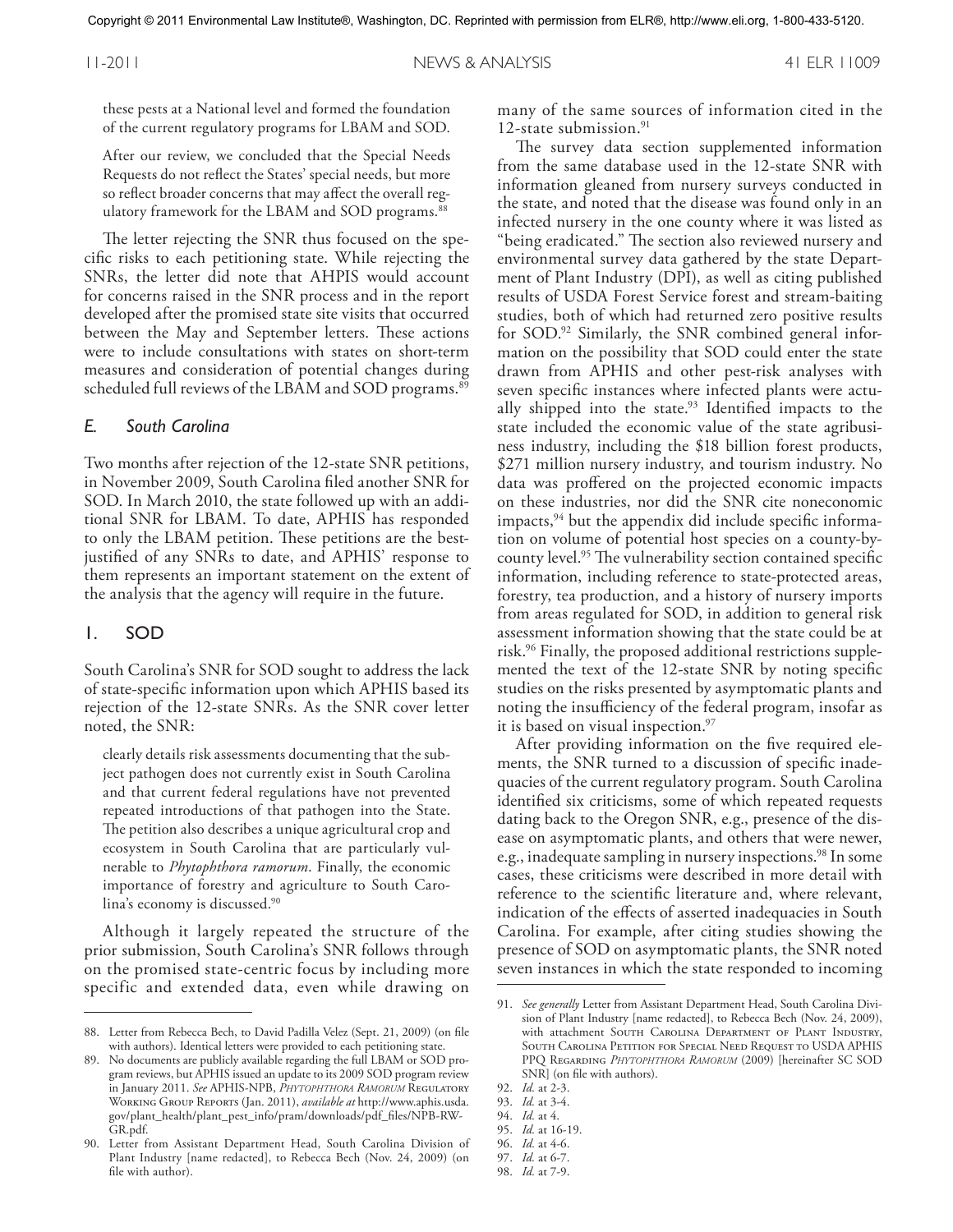shipments of asymptomatic plants from infected nurseries and, on that basis, concluded that visual inspection of plants is a necessary but not sufficient inspection protocol to protect against shipment of infected plants. 99

Finally, the SOD SNR included specific actions that were recommended for adoption in the state. Two recommendations were included, including prior notification and prohibition on shipment of certain genera of SOD hosts, unless raised in a USDA clean stock program (which does not currently exist). These recommendations largely followed those from the 12-state petition, with the addition of some specifications for a clean stock program, including the use of tested and disease-free propagative material; monthly inspection and quarterly SOD testing; recordkeeping requirements; footbaths at entrances and exits; and cleaning and decontamination of all equipment entering the nursery. 100

South Carolina did not wait for a response from APHIS before imposing its own quarantine on imports of SOD hosts. This regulation did not require a clean stock program as a condition for importation of SOD hosts, as recommended in the SNR. However, it did impose the recommended prior notification requirement. <sup>101</sup> As in the Kentucky SNR, imposition of these requirements prompted the CANGC and other groups to file a lawsuit asserting that the quarantine violated the PPA. As a result of the lawsuit, South Carolina rescinded the quarantine in April 2010. 102

To date, APHIS has not replied to South Carolina with respect to its SNR. However, the agency did supplement its SOD regulations by order in May 2010. This order required prior notification to receiving states for shipments from areas under quarantine or regulation for SOD—one of two recommended actions in both the 12-state and South Carolina SOD SNRs. <sup>103</sup> While advanced notification was required, this requirement was not associated with phytosanitary certification or SOD test results as requested by South Carolina. The May order therefore substantially but not entirely responded to one of the two requested actions.

Following the May order, the CANGC and other nursery associations sent a letter to APHIS that reviewed their history of successful suits against Kentucky and South Carolina and clearly indicating their belief that the order was the result of repeated state SNR petitions. <sup>104</sup> APHIS subsequently extended the effective date of the order to

reconsider its merits and to allow affected nurseries additional time to comply. <sup>105</sup> In January 2011, APHIS reissued the order, along with guidance for implementation, but limited its scope to just four species of SOD host plants. 106 The requirement has since come into force.

#### 2. LBAM

The South Carolina LBAM SNR petition<sup>107</sup> used the same template as the state's SOD petition, first addressing the five mandatory regulatory criteria, followed by consideration of alleged inadequacies in the federally mandated mitigation measures, and closing with recommendations for enhanced prohibitions and restrictions.

Information on the presence of LBAM in the state was built on both national and South Carolina survey data, including a specific focus on peach orchards in the state. <sup>108</sup> Risk data was based on national survey guidelines showing the state to be at "high risk" for the species and published literature based on climate showing the state to be favorable for its establishment. <sup>109</sup> The SNR demonstrated potential harm to the state by supplementing general information sources with documentation of the effect of LBAM infestation on foreign commerce, i.e., quarantines imposed by other countries on crop exports from LBAM-infested areas, and an economic assessment of potential effects of LBAM on South Carolina agribusiness, projected to be as high as \$54 million in the nursery industry, \$174 million in forestry, and \$10 million for peaches (not including potential restraints on foreign trade in peaches). <sup>110</sup> As to South Carolina's "particular vulnerability" to LBAM, the SNR noted that 90% of the more than 2,000 potential LBAM host species are grown commercially or in backyard gardens in South Carolina, including important horticultural, agricultural, and silvicultural crops, and that additional commodity crops, including peanuts and tobacco, might prove to be hosts at a later date. The SNR also listed hosts of particular concern for South Carolina and identified the specific protected areas in South Carolina where these species are important, including 80,000 acres of protected lands, the Congaree National Park, the Sumter National Forest, and the nation's only tea plantation (the tea is a product of the *Camellia sinensis*, an LBAM host). Finally, the SNR noted

<sup>99.</sup> *Id.* at 7-8.

<sup>100.</sup> *Id.* at 10.

<sup>101.</sup> S.C. Code Regs. 27-78.

<sup>102.</sup> Cal. Ass'n Nurseries & Garden Ctrs. et al. v. South Carolina, No. 3:10-557- JFA (D.S.C. 2010). *See also* Press Release, Cal. Ass'n Nurseries & Garden Ctrs., CANGC Prevails in South Carolina *P. Ramorum* Lawsuit (2010), *available at* http://www.cangc.org/index.cfm/fuseaction/home.showpage/ pageID/198/index.htm.

<sup>103.</sup> USDA, Federal Domestic Quarantine Order: Phytophthora Ramorum, 7 C.F.R. §301.92, DA-2010-21 (May 27, 2010).

<sup>104.</sup> Letter from Chris Rowe-Martinez et al., to Rebecca Bech (June 15, 2010). The letter also lodged several criticisms of the order, ranging from asserting that it was unlawful because it did not result from notice-and-comment rulemaking to complaints about duplication of paperwork. *Id*.

<sup>105.</sup> *See* USDA, Extension of the Effective Date for Notification of Shipping *Phytophthora Ramorum* Host Nursery Stock, DA-2010- 24 (June 18, 2010) (extending effective date); USDA, Implementation Date Delayed for Notification Requirement to Ship *Phytophthora* RAMORUM-HOST NURSERY STOCK (July 12, 2010) (suspending effective date until further notice).

<sup>106.</sup> USDA, Federal Domestic Quarantine Order, *Phytophthora Ramorum,* 7 C.F.R. §301.92, DA-2011-04 (Jan. 28, 2011).

<sup>107.</sup> Letter from Assistant Department Head, South Carolina Department of Plant Industry (redacted), to Rebecca Bech (Mar. 17, 2010), with attachment SOUTH CAROLINA PETITION FOR SPECIAL NEED REQUEST TO USDA APHIS PPQ Regarding Light Brown Apple Moth, *Epiphyas Postvittana* (Walker) [hereinafter SC LBAM SNR] (on file with authors).

<sup>108.</sup> *Id.* at 2-3. 109. *Id.* at 3.

<sup>110.</sup> *Id.* at 4-6.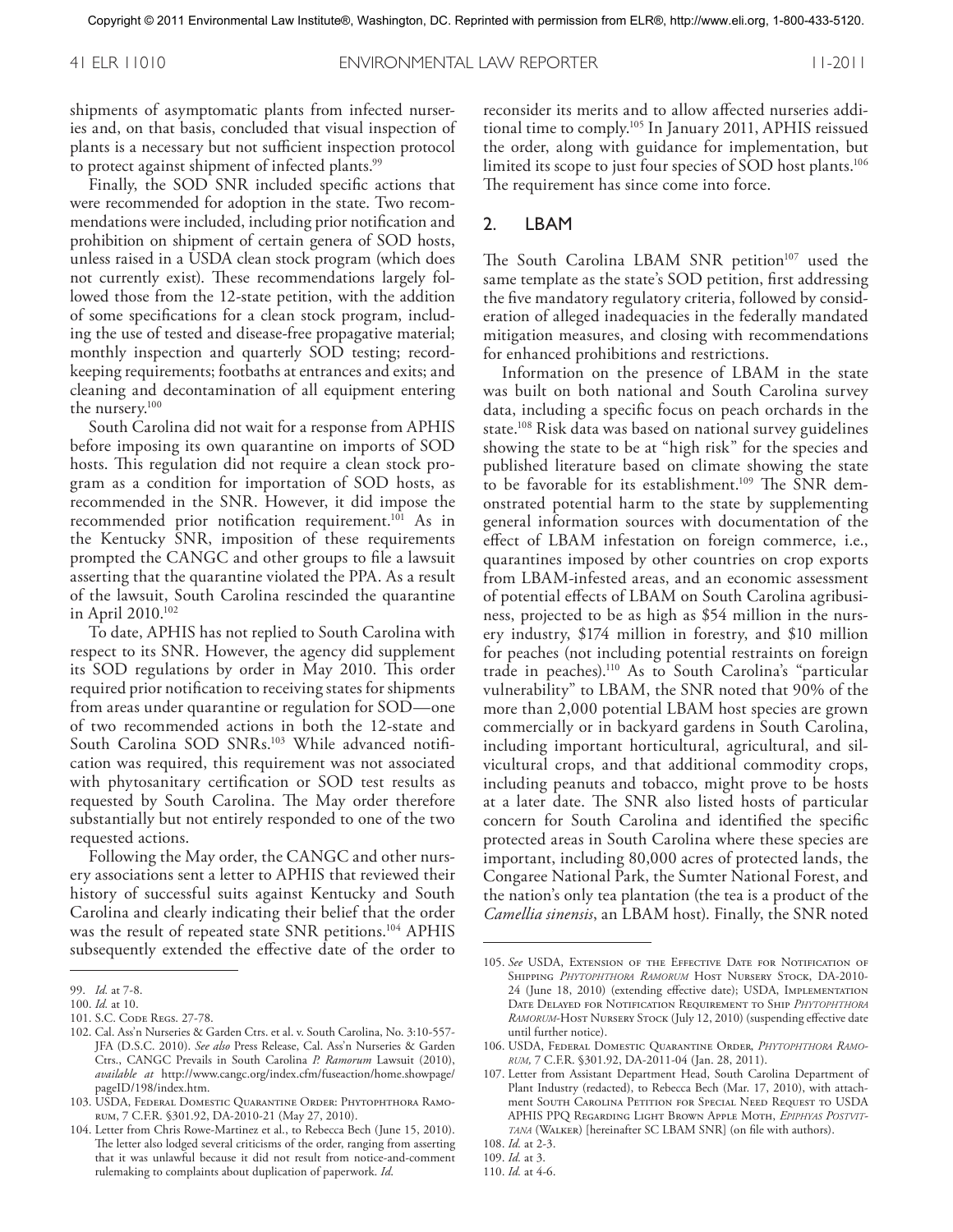that 10% of South Carolina nurseries received stock from California in the prior year and that nursery importation was the most significant and high-risk pathway for artificial spread of LBAM. 111

Following completion of the information required by regulation, the SNR included a series of quotes about the extreme consequences of LBAM to demonstrate that its proposed additional restrictions were necessary. These quotes were drawn from APHIS itself, as well as the California Department of Agriculture, California industry sources, and other California sources, and were followed with reference to the continually expanding range of LBAM in California, attributed to a failure of existing regulatory limits to constrain the range of the pest. In particular, it noted that the goal of the USDA LBAM program had changed from eradication to control and management, but that the quarantine requirements had not changed, indicating that the quarantine requirements were always insufficient to eradicate the pest. According to South Carolina, this change indicates that the quarantine is insufficient to constrain the pest, despite the fact that the quarantine orders continue to assert that their goal is to prevent the dissemination of LBAM. 112

Following its responses to the first four required SNR elements, the South Carolina SNR identified inadequacies in current mitigation measures and recommended changes to those measures. Five inadequacies were identified:

- Likely expansion of LBAM host list because local species had not been evaluated;
- Mandated LBAM trapping as per federal order does not prevent pest movement;
- Lack of screens or sealed doors for nurseries and cut flower producers in quarantined areas;
- Loaded and inspected shipments are not required to be covered overnight prior to shipment; and
- Shift from eradication to control without change in regulations increases the risk of introduction through interstate commerce. 113

To address these issues, South Carolina recommended a prohibition on the movement of regulated articles, defined broadly, into or within South Carolina except under four conditions. Movement would be allowed with a phytosanitary certificate indicating inspection of each shipment (instead of the federally mandated quarantine compliance certificate) and showing proof of insecticide treatment; prior notification to the state; a minimum fiveweek hold in an approved enclosed structure, with insecticide treatment and monitoring, prior to shipment; and development and implementation of a certified, USDAapproved quality management system for production of

LBAM host plants destined for interstate movement.<sup>114</sup> The SNR did not provide data showing the effects of these proposed restrictions.

APHIS responded to the SNR with a brief letter noting that the agency was reviewing the request and analyzing it to determine whether it met the criteria in the regulations. <sup>115</sup> While it indicated a time line of a few weeks to make this determination, it did not issue a final decision until May 2011, when it determined that the SNR was incomplete. <sup>116</sup> The rejection letter indicated that the SNR met the first three criteria for completeness, but that it failed to show that South Carolina is particularly vulnerable to LBAM and failed to provide scientific data supporting the proposed restrictions. As to vulnerability, the USDA considered the state's "unique resources" highlighted in the SNR, but deemed these resources insufficient to support a complete SNR:

We were unable . . . to conclude that even these valuable resources were more vulnerable to LBAM than other natural, agricultural, historical, or economic resources in the Southeast. Bottomland hardwood forests such as Congaree exist in other states including Alabama, Georgia, Maryland, and Tennessee. The Charleston Tea Plantation is unique in being the only one of its kind in the United States. Nonetheless, program inspection records between 2007 and 2010 show only five LBAM finds on camellia in California nurseries, indicating that camellias are low risk for spreading the pest. 117

The response also highlighted the lack of support for the proposed mitigation measures. Even if the current quarantine measures are inadequate, the SNR regulations require states to provide data showing that the requested improvements are supported by information suggesting that they will provide adequate but not excessive redress. The USDA noted correctly that South Carolina did not provide such information. 118

#### *F. Summary*

In the past decade, SNR practice has changed in several ways, even as most requests have repeatedly focused on the same pests. SNRs exhibit a clear trend toward increasing complexity, especially after finalization of the APHIS regulations. Early SNRs, such as those filed by Kentucky and Oregon, were short and, while they clearly identified the enhanced authority sought, did not include state-specific information on the benefits expected from SNR approval. Information on state-specific risks and benefits has been increasingly included, as in the South Carolina SNRs. Although SNRs have provided increased information as

<sup>111.</sup> *Id.* at 6-8.

<sup>112.</sup> *Id.* at 9-10.

<sup>113.</sup> *Id.* at 11.

<sup>114.</sup> *Id.* at 12-13.

<sup>115.</sup> Letter from Rebecca Bech, to Assistant Department Head, South Carolina Division of Plant Industry (redacted) (undated) (on file with authors).

<sup>116.</sup> Letter from Rebecca Bech, to Christel Harden (May 17, 2011) (on file with authors).

<sup>117.</sup> *Id*.

<sup>118.</sup> *Id*.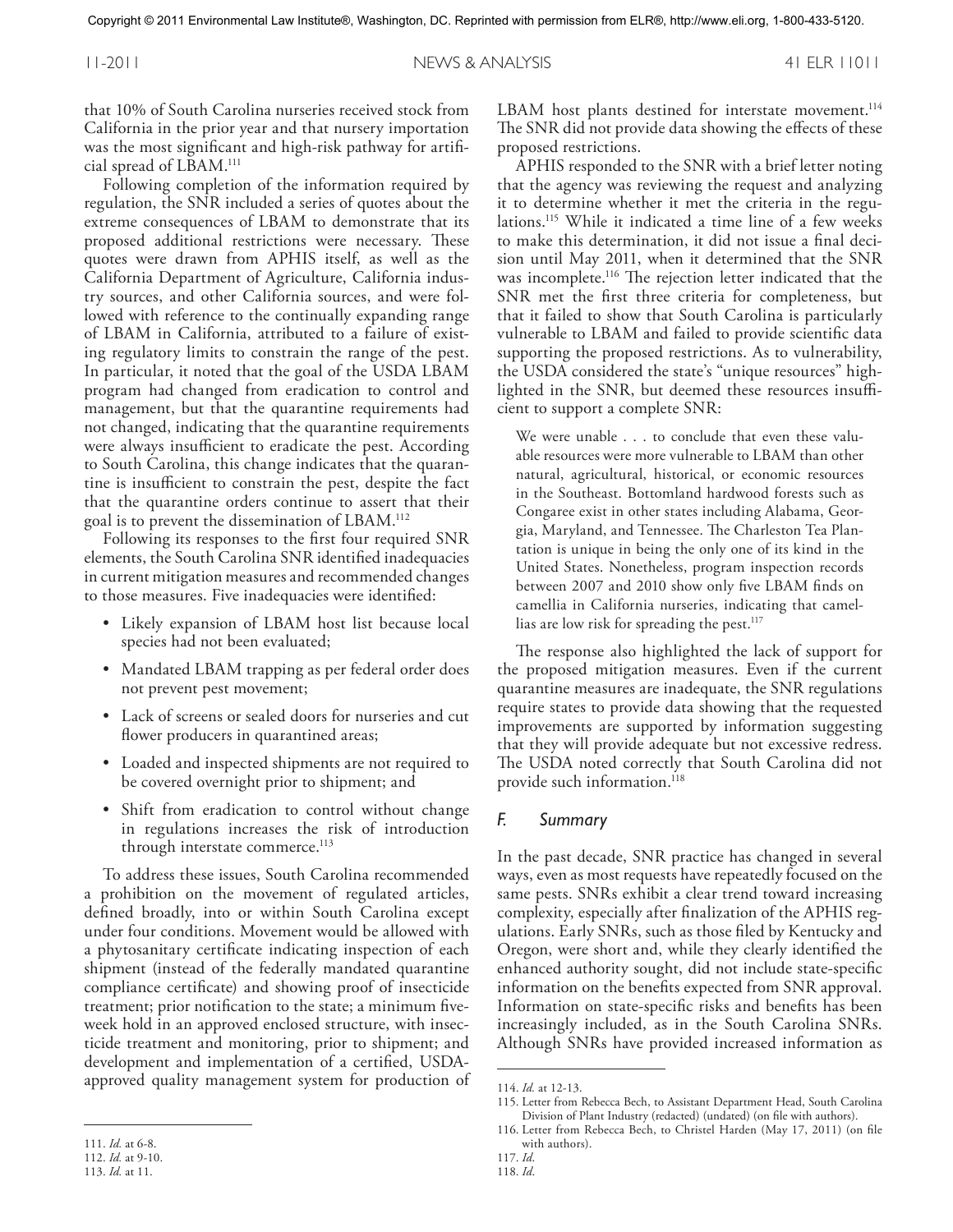justification, APHIS has not approved any to date, and in some cases (most notably in Oregon and South Carolina), has postponed decisions for substantial amounts of time.

SNRs have produced several positive outcomes from the state perspective, even when not approved, by prompting federal-state collaboration and changes to federal quarantine requirements. Among other examples, the new prior-notification requirement for SOD shipments was alleged by industry representatives to be a result of the South Carolina SNR, and several SNR responses, as in Oregon, indicate visits between federal and state agency representatives. APHIS action to improve federal quarantines to prevent dissemination of pests can be viewed as a partial success for the requesting states—albeit a success that has not stopped the spread of either SOD or LBAM. It also suggests that APHIS is responsive to state requests to some degree, such that even a federal quarantine that does not halt the dissemination of a pest is likely better than no federal action. 119

Nonetheless, the fact that APHIS has not approved any SNR or deemed any SNR complete to date limits understanding of the information the agency would view as sufficient to support an SNR. In the next section, we review these issues in more detail and argue that a relatively low bar to federal approval of SNRs is desirable in some cases.

#### **III. Implications of the SNR Process**

Having reviewed the SNRs, this section considers how emerging SNR practice interacts with the language of the PPA and APHIS regulations and with the evidence on the efficacy of federal quarantines. Specifically, it explores whether the SNR process allows states to respond to key plant pests and pathogens subject to federal quarantine and how the process could more effectively protect the environment.

# *A. The PPA Calls on APHIS to Minimize Impacts on Interstate Commerce, Resulting in Federal Quarantines That Are Leaky by Design*

The stated intent of the federal quarantines for the species discussed here is to prevent the dissemination of plant pests within the United States. <sup>120</sup> By this metric, the SOD

and LBAM quarantines have both proven unsuccessful, as SOD and LBAM have expanded and continue to be disseminated outside of the quarantine and regulated areas through anthropogenic pathways. This outcome can be ascribed to the statutory language in the PPA, which suggests the creation of quarantines that reduce, but rarely prevent, dissemination of plant pests.

Despite federal quarantines, both SOD and LBAM have spread substantially since their introduction. SOD was initially discovered in just a few counties in northern California. By 2004, SOD was found in 10 states based on trace-forward surveys from infected California nurseries. <sup>121</sup> Mitigation at infected locations is rarely effective at eliminating SOD, and *P. ramorum* now is present in waterways in several southeastern states, including signatories to the 12-state SNR. <sup>122</sup> As a result, the U.S. Forest Service has characterized the SOD quarantine as "leaky."123 The LBAM infestation is newer, but its quarantine has proven equally leaky to date. From the initial few California counties where it was discovered, LBAM has now spread widely across the state and increased its density substantially, such that APHIS has conceded that eradication is impossible. <sup>124</sup> As a result, the quarantine's goals have been downgraded to control and management of the pest (though the quarantine restrictions remain unchanged)125—a recognition that, like SOD, LBAM will continue to spread in the future.

Expansion of SOD and LBAM can be ascribed at least partially to the weakness of federal quarantine restrictions. With the exception of the Kentucky SNR, each state submission identified specific weaknesses in federal quarantines and regulatory provisions that would address these weaknesses. APHIS has adopted some of these provisions, but not others. For example, it has allowed some prior notification to states, but has not established a clean stock program. Increased stringency of quarantines would likely lower the risk that the pests would spread; by accepting some recommendations and rejecting others, APHIS appears to be intentionally walking a fine line to address some state concerns while minimizing restrictions on the nursery trade, despite its contention that SNRs are

<sup>119.</sup> *Cf.* Justin Pidot, *The Applicability of Nuisance Law to Invasive Plants: Can Common Law Liability Inspire Government Action?*, 24 Va. Envtl. L.J. 183 (2005) (characterizing APHIS inattention to natural area pests as "benign neglect"). Federal quarantines also provide benefits that states, acting alone, cannot achieve. While individual state quarantines may achieve a high level of protection in a single state, they do not apply in neighboring states, which may be open to introduction of the plant pest at issue, By contrast, federal quarantines by definition ensure a level of protection in all states. Thus, even if federal quarantines are leaky—and even if SNRs are granted only in extreme cases—federal quarantines nonetheless offer some benefits to states at risk of invasion. Whether those benefits exceed those that are possible through independent state action is uncertain.

<sup>120.</sup> APHIS, Federal Domestic Quarantine Order: *Epiphyas Postvittana* (Light Brown Apple Moth) (Apr. 6, 2010), *available at* http:// www.aphis.usda.gov/plant\_health/plant\_pest\_info/lba\_moth/downloads/ federalorder-4-6-10.pdf ("The purpose of this Federal Order is to prevent

the spread of [LBAM]"); APHIS, FEDERAL DOMESTIC QUARANTINE ORder: *Phytophthora Ramorum*, 7 C.F.R. §301.92, DA-2011-10 (Feb. 25, 2011), *available at* http://www.aphis.usda.gov/plant\_health/plant\_pest\_ info/pram/downloads/pdf\_files/SPROWithPramPrenotificationFO.pdf ("The purpose of the Advance Notification Federal Order is to prevent the spread of harmful plant diseases caused by P. ramorum ....").

<sup>121.</sup> Steven N. Jeffers et al., Focus on Phytophthora Ramorum Pathways: Challenges of Repeat Nurseries (2011) (presentation), *available at* http://www. suddenoakdeath.org/wp-content/uploads/2011/03/Steve\_Jeffers\_presentation2.pdf.

<sup>122.</sup> Steve Oak, Phytophthora Ramorum in Eastern US Waterways Detected by the National Early Detection Survey of Forests (2011) (presentation), *available at* http://www.suddenoakdeath.org/wp-content/uploads/2011/03/ Steve\_Oak\_presentation2.pdf.

<sup>123.</sup> *Id*.

<sup>124.</sup> APHIS, RESPONSE TO PETITIONS TO RECLASSIFY LIGHT BROWN APPLE Moth and Announcement of Shift in Approach to Responding to the Light Brown Apple Moth Infestation in California (2010), *available at* http://www.aphis.usda.gov/plant\_health/plant\_pest\_info/lba\_ moth/downloads/draft\_lbam\_petition\_response-10.pdf.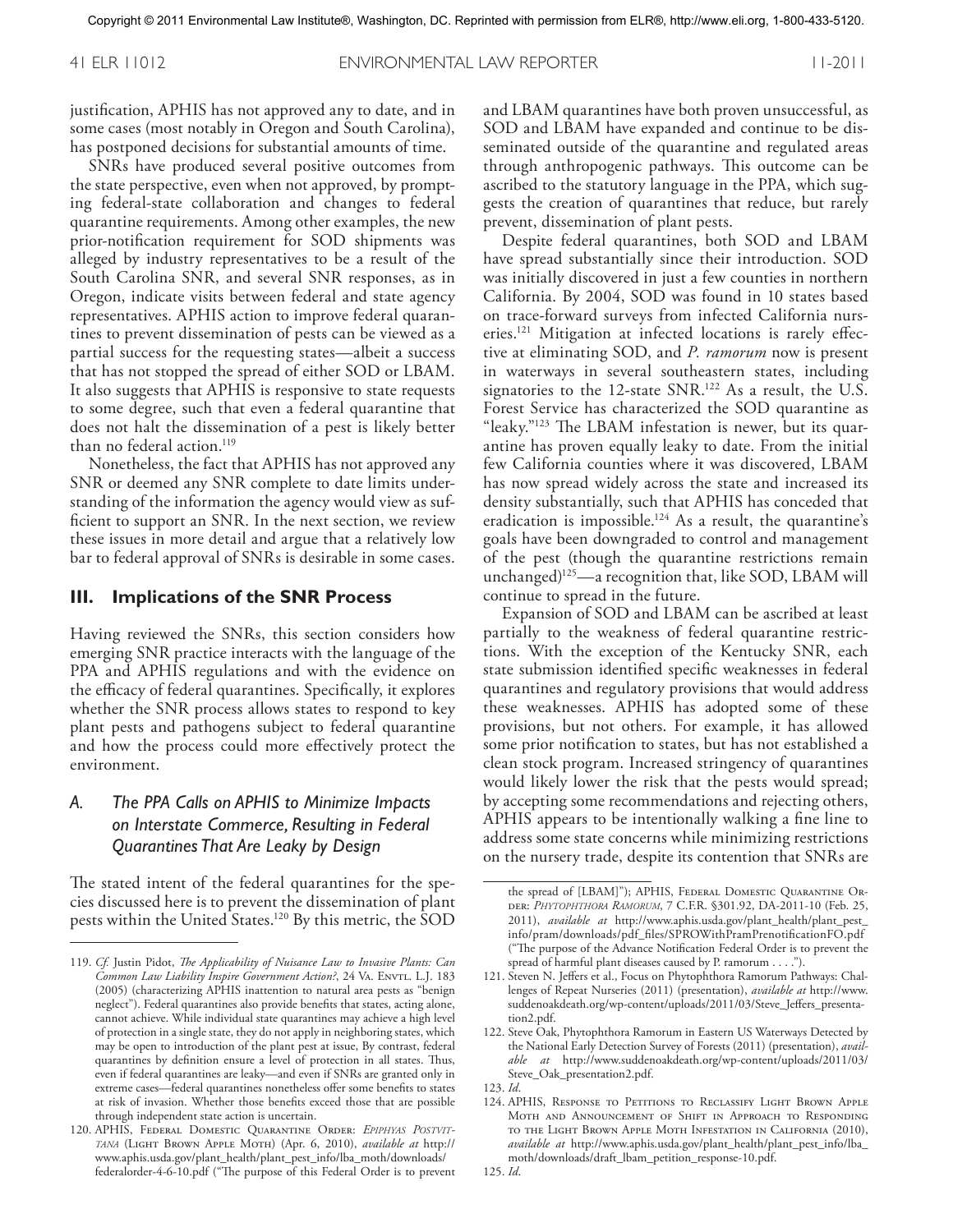not intended to serve as an "appeals process" for states to seek more restrictive federal quarantines. 126

APHIS' approach to SNRs is well within its authority under the PPA, which provides the agency broad discretion to determine whether and how to regulate interstate commerce to prevent the spread of plant pests. The PPA allows, but does not require, APHIS to "prohibit or restrict" interstate commerce when necessary to prevent the introduction or spread of plant pests. <sup>127</sup> Congress also provided instruction on how the agency was to use its discretion. While the PPA findings recognize that the spread of plant pests may burden commerce, they also direct the USDA to *minimize* rather than to *prevent* the dissemination of plant pests:

[I]t is the responsibility of the Secretary to facilitate ... interstate commerce in ... commodities that pose a risk of harboring plant pests or noxious weeds in ways that will reduce, to the extent practicable, as determined by the Secretary, the risk of dissemination of plant pests and noxious weeds. 128

By focusing on facilitation of trade and reduction of risks rather than prevention, Congress in effect created a preference for leaky quarantines and for trade over environmental protection. From this perspective, the leakiness of the SOD and LBAM quarantines can be seen as a design feature, rather than a flaw.

States have a different goal than APHIS, namely, uninfested states have substantial incentives to seek to *prevent* introduction of new plant pests. In this respect, their desired quarantines are likely to be substantially more stringent than their federal counterparts. This difference has led states to repeatedly identify and seek to redress weaknesses in the federal quarantines through additional restrictions on the nursery trade. In this sense, conflict between the states and APHIS are foreseeable and perhaps unavoidable, and the SNR process is a necessary escape valve to allow USDA and state preferences to coexist.

# *B. The PPA Requires That APHIS Establish an SNR Process That Allows States to Succeed in at Least Some Cases. A Sliding Scale for Review of SNRs May Be Appropriate to Effectuate This Requirement*

Continuation of existing quarantines for SOD and LBAM will likely enable the eventual introduction and establishment of these pests in heretofore unaffected states, with attendant economic costs and environmental impacts. In this respect, federal quarantines are potentially harmful to states where these species are likely to become established, the criticisms of federal quarantine programs offered through the SNR process appear justified, and enhanced

127. 7 U.S.C. §7712. 128. *Id*. §7701(3).

state quarantine authority would increase protection against these pests. Congress has indicated that states should be able to obtain this authority in some cases, but the question remains as to when the difference between the expected outcomes under federal and proposed state quarantines benefits is sufficient to justify an SNR. The Constitution and the PPA both provide insights that can assist in the development of a structure for determining when SNRs are most appropriate.

The Commerce Clause suggests that SNRs should be granted under the PPA only if they are not intended for protectionist purposes. <sup>129</sup> While states understandably and appropriately seek restrictive plant pest quarantines, they also may seek SNRs to protect in-state producers. If it was too liberal in granting SNR approval, APHIS could authorize restrictions on interstate commerce that would produce economic loss without corresponding economic or environmental benefits. While the danger of protectionist SNRs is real,<sup>130</sup> several arguments militate against the imposition of strict limitations on SNR approval to avert it. First, Commerce Clause limits on state activity in the absence of federal action are at their nadir in the quarantine context, as discussed previously, because plant pests substantially affect states where they become established. Second, the requirement for federal review of SNRs and the associated requirement to include economic and other data to justify each SNR minimize the possibility of protectionist requests and ensure consideration of both costs and benefits to independent state action. Third, in practice, there has been no indication to date that any SNRs have been motivated by protectionism. The interstate collaboration on the six-state and 12-state SNRs in particular suggests that parochial interests are not a chief motivator for SNRs. In combination, these arguments suggest that APHIS not create a default assumption that SNRs are primarily protectionist, but rather allow states leeway to address interstate movement of plant pests without running afoul of protectionism concerns.

The PPA also suggests that APHIS craft an SNR standard that allows states to successfully obtain permission to regulate. By including the SNR provision in the statute, Congress indicated its intent that APHIS allow states to go beyond federal quarantine restrictions in some cases. In other words, APHIS cannot simply reject *all* SNRs, else the agency would functionally write the SNR provision out of the PPA. The question thus is which SNRs should be approved. The PPA preemption language sug-

<sup>126.</sup> Special Need Requests Under the Plant Protection Act, 73 Fed. Reg. 63060, 63061 (Oct. 23, 3008) [hereinafter SNR Final Rule].

<sup>129.</sup> The cases introduced previously (*supra* notes 15-19) relate to the "dormant" Commerce Clause that limits state action in the face of federal silence; SNRs differ in that they are explicit grants of authority from the federal government for states to limit interstate commerce. While the circumstances differ, the underlying policy interest in avoiding economic protectionism applies equally to both types of inquiry.

<sup>130.</sup> *See, e.g.,* Complaint, *Asociacion de Productores, Empacadores y Exportadores de Aquacate de Michoacan, A.C. v. The California Avocado Commission*, No. 2:08-cv-00439-GEB-DAD (E.D. Cal. Feb. 26, 2008), 2008 U.S. Dist. Ct. Pleadings LEXIS 1894 (alleging California Department of Agriculture intended to protect California growers by rejecting USDA-approved shipments of Mexican avocados infested with armored scale, a pest already present in the state).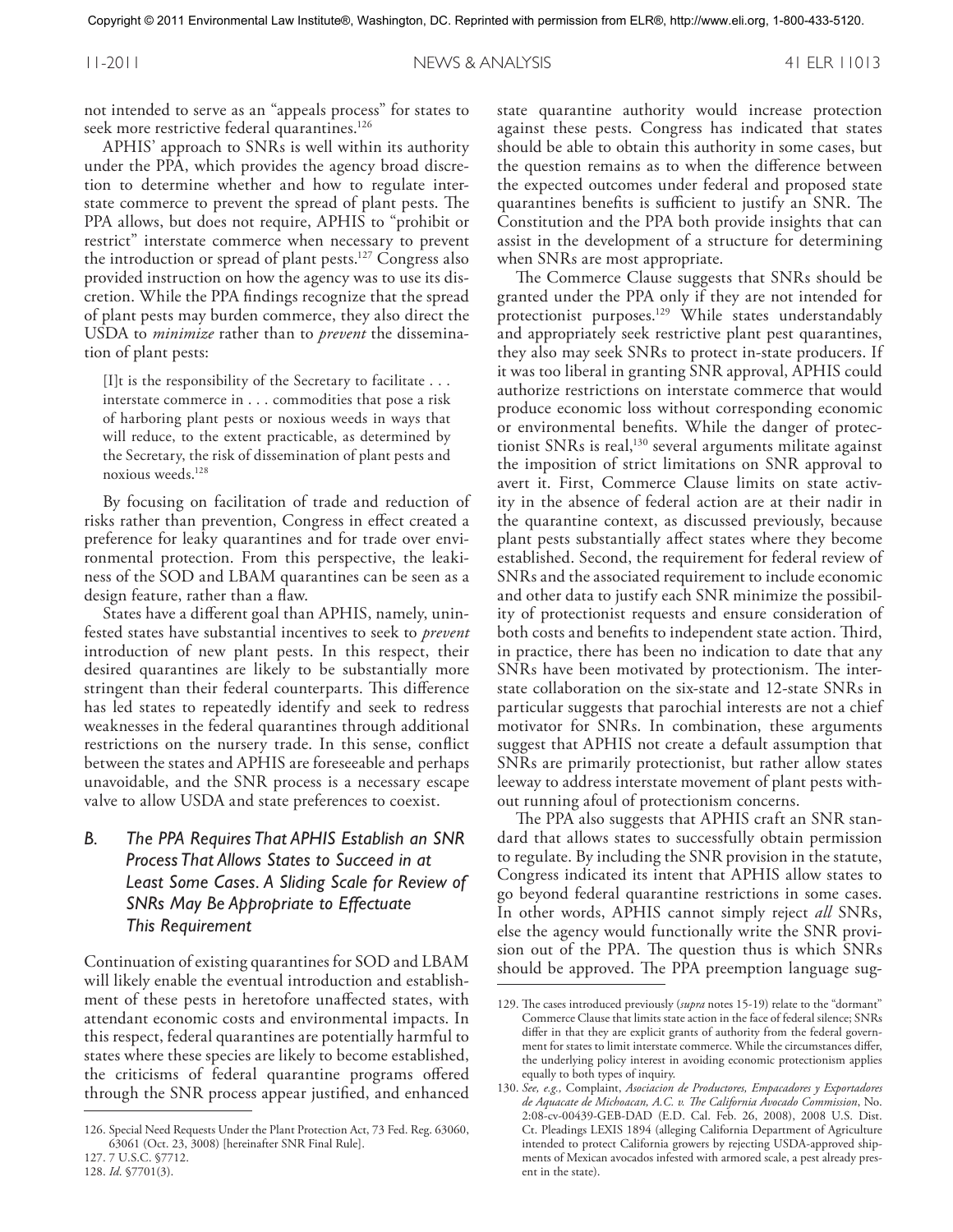gests that APHIS should grant SNRs more liberally for some quarantines than for others.

The PPA appears to limit the types of APHIS actions that result in preemption. Preemption applies only when APHIS has acted "to prevent the dissemination of the ... plant pest ... within the United States."131 APHIS action to prevent dissemination of a pest preempts four types of state actions, including action to:

- control;
- eradicate;
- prevent the introduction of; or
- prevent the dissemination of [a plant pest.]<sup>132</sup>

Thus, the list of state actions preempted is more extensive than the list of actions that have preemptive effect. While there is little legal precedent interpreting this provision,<sup>133</sup> the distinction between the types of actions appears to be intentional, such that federal action to control, eradicate, or prevent the introduction of a pest would not preempt state action. This reading of the statute is supported by consideration of the probable substantive elements of quarantines intended for different purposes. For example, quarantines intended to merely "control" a pest may be less restrictive than those intended to "prevent the dissemination of" that pest. Similarly, a quarantine to prevent introduction across national boundaries may not require restrictions to prevent escape of a pest from a nursery into the surrounding landscape, whereas such restrictions would be needed in order to eradicate a pest that is present in the United States. These differences may be directly related to the state-federal relationship: as pests (including both SOD and LBAM) are disseminated through interstate commerce, quarantines intended to prevent this dissemination must directly restrict interstate commerce, and thus present the most direct interaction with state quarantines.

APHIS appears to recognize that only quarantines intended to prevent the dissemination of a plant pest have preemptive effect. The quarantine orders considered here consistently and explicitly indicate that the quarantines are intended to prevent the dissemination of LBAM and SOD, respectively. As such, APHIS has crafted the language in its quarantines to ensure that they will have preemptive effect, although in both cases, this stated intent contradicts the program goals expressed elsewhere. As noted previously, APHIS initially established that the LBAM program's

goal was to eradicate the pest from the continental United States. More recently, the agency has acknowledged that eradication is impossible and therefore modified the program goal to control of LBAM (but without altering the substantive restrictions in the quarantine). In contrast, the SOD program goal has never been clearly stated and it is unclear, even 10 years after creation of the regulatory program. The 2009 SOD program review recommended clarification as to whether the goal of the program was eradication or management of *P. ramorum*, but the agency has not implemented that recommendation to date. 134 Nonetheless, the agency has repeatedly declined to adopt restrictions on SOD sought by states, and the pathogen is widely established in nature and persists in nurseries, such that eradication likely is infeasible at a national level. 135 Both of these conditions suggest that, in practice, the goal of the APHIS SOD program is to control the pest, but not necessarily to prevent its dissemination. In such cases, uninfested states may justifiably seek more restrictive quarantine authority, and APHIS may be justified in using its discretion to allow that authority.

The differences between and among program goals and quarantine orders suggest that preemption may not be justified when quarantines are not sufficient to prevent dissemination. If a quarantine does not include substantive restrictions sufficient to prevent the dissemination of a pest, a court could determine that preemption is not justified, despite the presence of "magic words" in the quarantine order. Even if not legally required, however, APHIS may be well-served by reviewing some SNRs more leniently than others. Where the federal government is truly seeking to prevent dissemination of a plant pest, its quarantine orders should contain maximum restrictions on interstate commerce, such that additional state regulation would produce minimal additional protective benefit to the states. For example, the Oregon SNR was submitted at the outset of the SOD program, when the pest had not yet escaped the quarantine area and prevention of dissemination appeared to be a feasible goal. This SNR might rightly have faced a substantial hurdle to approval. On the other hand, the South Carolina LBAM SNR was filed after APHIS determined that its program goal for the pest was control. In such a case, the quarantine is unlikely to be strict enough to prevent dissemination, and additional state restrictions

(Internal citations omitted.)

<sup>131.</sup> 7 U.S.C. §7756.

<sup>132.</sup> 7 U.S.C. §7756.

<sup>133.</sup> See Michael R. Taylor et al., TENDING THE FIELDS: STATE & FEDERAL ROLES in the Oversight of Genetically Modified Crops 40 (2004):

<sup>[</sup>O]nce the federal government has acted to regulate a particular biotech crop (such as by issuing a permit), there is considerable legal uncertainty about a state's authority under plant health laws to impose its own regulatory restrictions on the crop if they are different from or in addition to federal requirements, even to address local plant health concerns. The uncertainty is due to the inherent complexity of the PPA's preemption provision and to the lack of any court cases interpreting where 'interstate commerce,' and thus federal preemption, ends under the PPA.

<sup>134.</sup> APHIS, *Phytophthora Ramorum*: National Program Review 9 (2009), *available at* http://www.aphis.usda.gov/plant\_health/plant\_pest\_info/pram/ downloads/review\_2009/NationalReviewReport.pdf.

<sup>135.</sup> Janice Alexander & Christopher A. Lee, *Lessons Learned From a Decade of Sudden Oak Death in California: Evaluating Local Management*, 46 Envtl. Mgmt. 315, 316 (2010):

By the time the causal pathogen was identified and named, it was too well-established in and around the greater San Francisco Bay area to warrant the kinds of eradication attempts that have since been made in Oregon, where land managers can still enumerate and treat individual infected trees each year. Rigorously-applied silvicultural measures, similar to the Oregon eradication regime, could potentially slow disease spread at the fringes of the California infestation; however, the state and federal regulatory agencies with jurisdiction over private California forestlands have declined to attempt such efforts.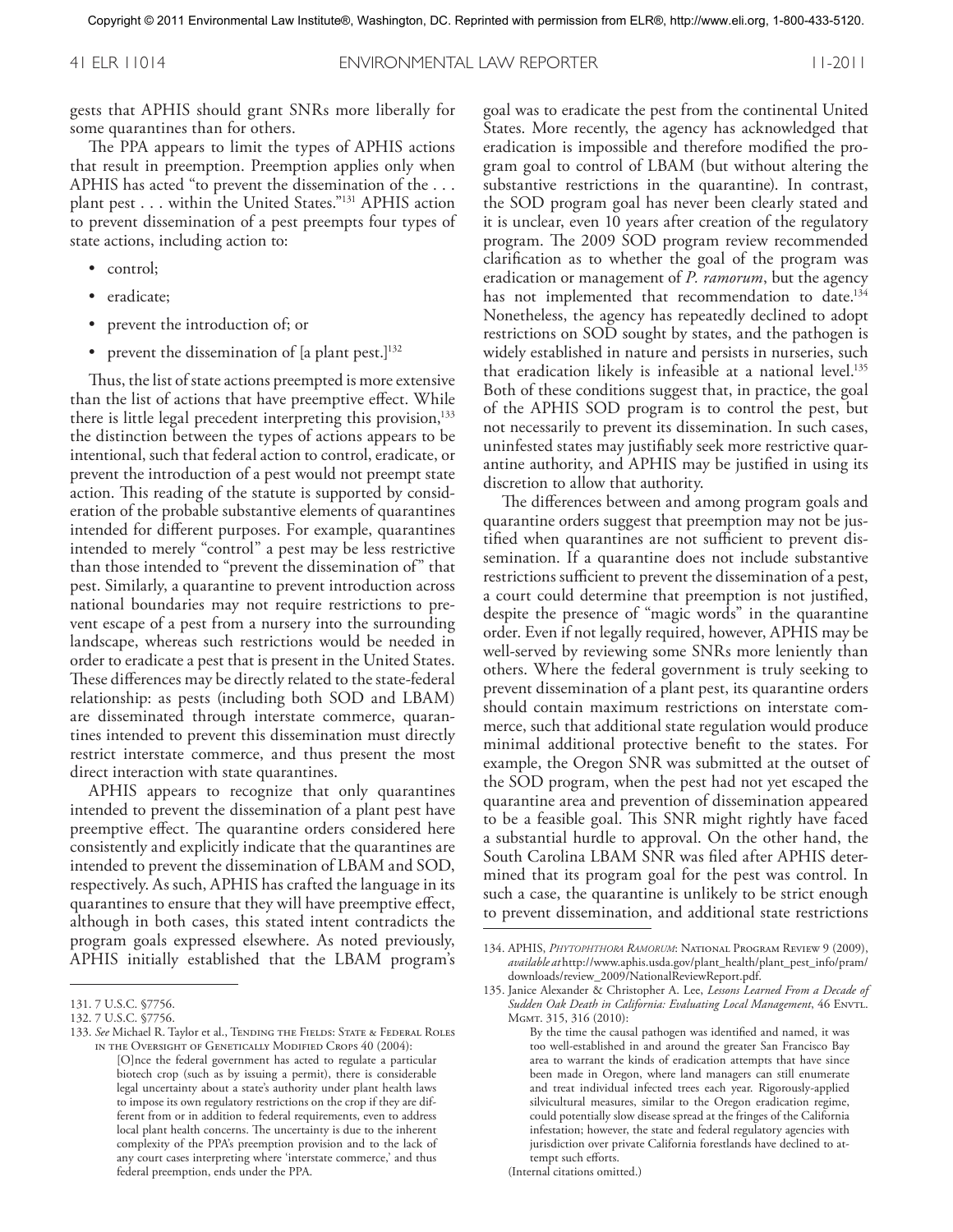on commerce may be justified to more effectively protect state resources. In other words, the less restrictive the federal quarantine restrictions on interstate commerce, the more likely state action will be to provide benefits that outweigh the associated costs imposed on commerce.

While the federal pest programs may assist in the identification of SNRs that may produce the most substantial benefits, closer consideration of all SNRs is required to determine whether they will produce benefits to justify their associated costs. The next section considers the standards for such an inquiry.

*C. States May Be Able to Feasibly Meet the PPA Requirement for "Sound Scientific Data or a Thorough Risk Assessment," But More Evidence Is Needed to Conclusively Determine the Level of "Scientific Data" Required to Support Additional Quarantine Measures*

The PPA requires states to support their SNRs with "sound scientific data or a thorough risk assessment."<sup>136</sup> At least one commentator has argued that this provision creates a "high and costly standard[ ] in the face of immediate and short-term threats [that] may require substantial assistance by the federal government if ... [it] will be in fact a way to take account of quite varied local needs and threats."137 If states cannot reasonably comply with the sound scientific data or risk assessment requirement when responding to emerging threats,<sup>138</sup> federal action becomes a de facto bar to independent, and potentially more effective, state responses to species like SOD and LBAM. In practice, APHIS has never approved an SNR, and it has relied upon or referenced the "sound science or risk assessment" requirement in each available SNR rejection letter. Despite these rejections, however, APHIS' reasoning suggests that states may be able to feasibly meet the "sound science and risk assessment" requirement. In some cases, states have not included information that would allow APHIS to determine whether SNRs are potentially motivated by protectionist motives or otherwise unjustified by risk to a particular state, but the path to identifying and including the required information is clear.

APHIS denied the Kentucky SNR because it did not provide scientific evidence showing that SOD was established throughout California or present in interstate nursery shipments. Instead, the SNR simply stated without supporting documentation that SOD represented a substantial risk to the state. The SNR justified its approach by citing the lack of scientific information on the pathogen and the ineffectiveness of federal regulation in containing the spread of the disease up to that point. Similarly, APHIS denied the 12-state SNRs in part because they "did not include risk assessments that provided new infor-

mation for APHIS to consider .... The risk assessment information that was provided was taken from APHIS' pest risk assessments, which address the risks of these pests at a National level."139 Like the Kentucky SNR, the 12-state SNRs did not include state-specific information upon which APHIS could evaluate whether the SNRs were motivated by avoiding environmental or economic harm or by problematic motives. These SNRs would be unlikely to meet any reasonable interpretation of the statutory "sound science or risk analysis" standards. Similarly, the rejection of the South Carolina SNR while not based on a lack of state-specific material identified a lack of information to support the requested additional restrictions.

To meet the statutory requirement for SNR approval, a state-specific risk analysis is required. However, that information need not be generated from scratch by each state. Rather, it can be an adaptation of existing federal risk analyses that assesses the effects of known impacts on the petitioning states. <sup>140</sup> Federal pest risk analyses include findings relevant to particular states, such as identifying areas at risk for a given pest, but they do not identify what the potential impacts would be in particular states or regions. It is this information that APHIS can reasonably call upon states to provide in SNRs. States have in fact relied extensively on federal analysis; SNRs for both LBAM and SOD have relied heavily on federal pest-risk analyses, and SOD SNRs have built on research funded by the extensive federal SOD program. Thus, for example, the LBAM SNR indicates that the peach is a potential host for the moth and that the South Carolina peach industry is substantial, supporting 1,000 jobs and with a farm-gate value of over \$50 million. Based on this and using crop yield-loss projections developed in New Zealand, the state indicates that LBAM infestation could cause direct losses as high as \$10 million in the peach sector. APHIS recently deemed this analysis sufficient to show that LBAM could become established and would cause harm in the state. 141

South Carolina's LBAM SNR clarified that a combination of federal and state data is an appropriate and sufficient method for meeting the statutory "sound science" requirement. However, it also showed that additional scientific support will be required in practice to meet that requirement as incorporated into the SNR regulations. While South Carolina met the first three elements of the APHIS SNR regulations, the agency noted that "scien-

<sup>136.</sup> 7 U.S.C. §7756(b)(2)(B).

<sup>137.</sup> Marc L. Miller, *The Paradox of U.S. Alien Species Law*. 35 ELR 10179, 10186 n.54 (Mar. 2005). 138. *Id*.

<sup>139.</sup> Letter from Rebecca Bech, to David Padilla Velez, *supra* note 88.

<sup>140.</sup> The requirement to provide "new" information does not appear to be unreasonable. While information deficits are endemic to the management of pests and pathogens that are not yet present in a state, "new" risk analysis can be developed on the basis of readily available existing information from the federal government and other sources, including pest-risk analyses identifying pest hosts and geographic areas containing suitable habitat. In this case, the state-specific analysis is new, but the sound science upon which it is based may not be. Such an interpretation would not require recapitulation of existing information, which would waste limited time and resources, but rather would require application of existing knowledge to a new situation.

<sup>141.</sup> SC LBAM SNR, *supra* note 107; Letter from Rebecca Bech, to Christel Harden (May 17, 2011) (acknowledging that South Carolina met the first three elements of the SNR regulations).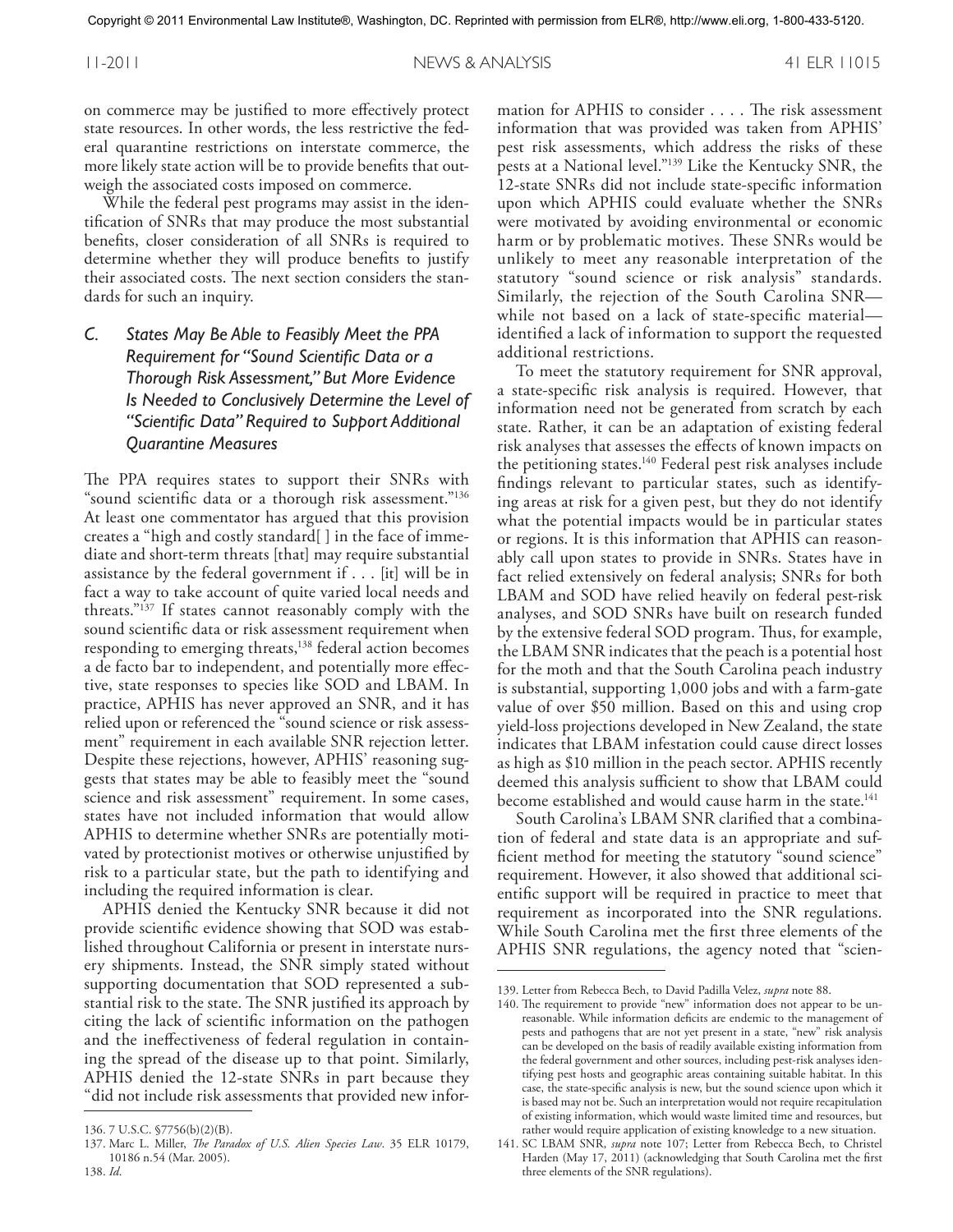41 ELR 11016 ENVIRONMENTAL LAW REPORTER 11-2011

tific data" is also required to support the state's proposed restrictions. The South Carolina LBAM SNR did not support the proposed measures with evidence related to their efficacy, and some of the measures would have required action by the USDA, which is not a normal component of a state quarantine. While the SNR did provide evidence that the current federal quarantine has not halted the spread of LBAM, including some information on particular shortcomings, it did not show that phytosanitary certification, prior notification, and/or a holding period would effectively address those shortcomings. Evidence supporting proposed measures is important to ensure that quarantines are not implemented for protectionist reasons, and APHIS justifiably determined that South Carolina did not provide sufficient information in this regard.

Future SNRs are likely to turn on the fifth element of the SNR process, particularly given that South Carolina has provided a model for a successful approach to the first three elements of the completeness test. It is too early to know how strictly APHIS will interpret this final criterion absent an SNR that connects scientific information on the efficacy of quarantine measures with proposed measures. It may be that SNRs will meet this element if they connect proposed measures with generic information on quarantine effectiveness. For example, if South Carolina presented information showing the incidence of LBAM on regulated articles in enclosed structures over time, it could show that a certain holding period was justified.

Federal research and risk analysis on emergent plant pests and diseases must be sufficient to support a federal quarantine, and thus is sufficient to meet the "sound scientific data or a thorough risk assessment" requirement for SNRs, as far as general risks are concerned. To the extent that federal quarantines are supported by similar information, this information could fully support the fifth element of the SNR test. APHIS collects information on efficacy of quarantine measures through programs such as Agriculture Quarantine Inspection Monitoring (AQIM). However, these programs may not effectively detect low-presence (but potentially very harmful) pests or adequately assess measures intended to address them. 142 For example, one study was unable to determine year-toyear trends in importation of *Anoplophora* beetles (including Asian longhorned beetle) due to variations in trade volume or any other factors. <sup>143</sup> To the extent that APHIS requires states to independently generate new information, it should be sure to recognize the inherent difficulty in establishing efficacy for such pests and require only the level of information that would be required to support federal action. Any more stringent efficacy requirement could effectively bar states from meeting the sound science standard or from ever obtaining SNR approval.

The specific wording of the requirements for scientific support suggests, however, that APHIS simply will require a level of support equivalent to what a state would require to support a quarantine in the absence of preemption. The SNR regulations require states to show that "no less-drastic action is feasible and adequate to prevent the introduction or spread" of the pest. This language echoes language used by the Supreme Court in dormant Commerce Clause cases. <sup>144</sup> As noted previously, the Supreme Court has a long history of approving import quarantines for plant pests, suggesting that states can and do feasibly achieve similar standards. If APHIS adopts an analogous level of review, states may be able to meet this element of the regulatory sound science requirement in the SNR context.

# *D. APHIS Has Interpreted "Particular Vulnerability" to Mean "Unique"Vulnerability, Placing a High Bar on States to ShowTheir Special Need for Quarantine Authority*

The APHIS regulations require states to show that they are "particularly vulnerable" to the pest, in other words, that they have a "special need" for additional regulatory authority. While APHIS has declined to issue guidance clarifying what "particularly vulnerable" means, it has provided some evidence that it has adopted a restrictive interpretation of the standard. This evidence comes both from APHIS' statement in the SNR rulemaking that economic impacts are not alone sufficient to show particular vulnerability<sup>145</sup> and, most importantly, from the agency's response to the South Carolina SNR for LBAM.

In that SNR, the state identified several vulnerabilities, including the presence of LBAM host species in the state, particular economic value of specific LBAM host and potential host crops, effects on forests in the state, and effects on protected lands, both generally and specifically as to the Congaree National Park, Andrew Pickens District of the Sumter National Forest, and tea plantation. In reviewing these claims of vulnerability, APHIS was "unable to conclude that even these valuable resources were more vulnerable to LBAM than other natural, historical, or economic resources in the Southeast"; therefore, the SNR did not demonstrate that South Carolina is "more uniquely vulnerable to the establishment of LBAM than other noninfested states."146 While the Congaree National Park would be affected by LBAM, APHIS determined that other similar bottomland hardwood exists, and determined that while the tea plantation was unique,

<sup>142.</sup> Deborah G. McCullough et al., *Interceptions of Nonindigenous Plant Pests at US Ports of Entry and Border Crossings Over a 17-Year Period*, 8 Biol. Invasions 611 (2006).

<sup>143.</sup> Haack et al., *supra* note 3.

<sup>144.</sup> *See, e.g.,* Dean Milk v. Madison, 340 U.S. 349 (1951) (town ordinance prohibiting sale of milk pasteurized more than five miles away was unconstitutional because less drastic means were available to accomplish town's goal of ensuring healthy milk). 145. *Id*.

<sup>146.</sup> SC LBAM SNR, *supra* note 107.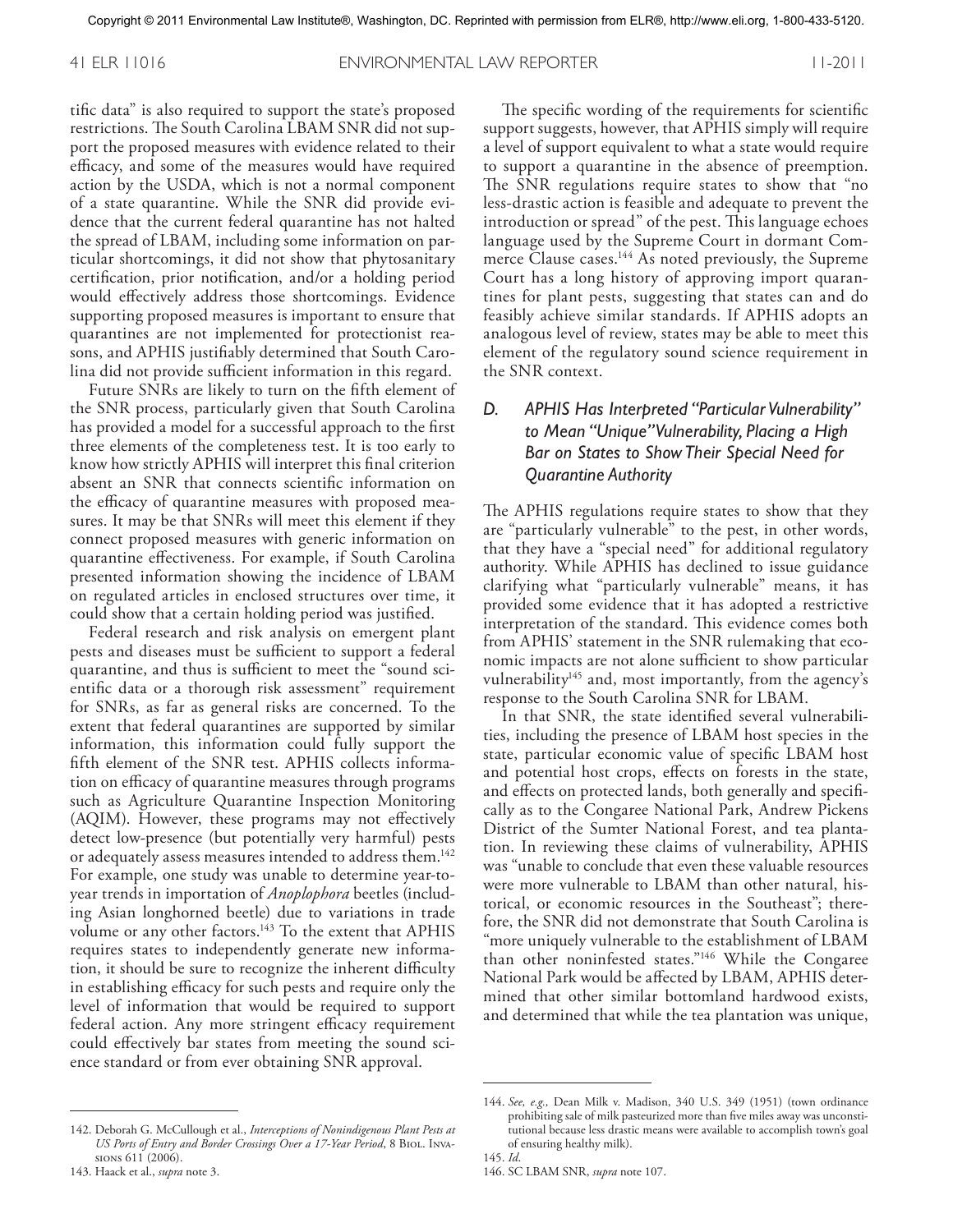the risk to camellias in California nurseries suggests that the plantation was not particularly vulnerable.<sup>147</sup>

This response indicates a two-step analysis for an SNR to meet this standard for completeness. First, it is not enough that a state identify protected resources that are economically or environmentally important or vulnerable. Those resources must be *unique* to the state. And second, the state must show that the unique resources not only will be affected by the pest, but also meet a minimum level of vulnerability. APHIS carries out a substantive review of claims of particular vulnerability, but has not clarified how it determines whether a resource is sufficiently unique or what the minimum risk to those unique resources might be. As a result, APHIS has left itself broad discretion to determine the degree and uniqueness of vulnerability required to obtain an SNR, but at the same time has described an approach that is relatively hostile to the granting of SNRs. <sup>148</sup> While this approach complicates the task for states seeking to meet this element of the completeness test, however, the agency has provided some indication of what does *not* qualify as unique.

APHIS did not specifically address economic considerations identified by South Carolina. This suggests that, beyond the intention indicated in the rulemaking, economic considerations are not only insufficient evidence of particular vulnerability, but may be irrelevant. Second, the agency did not specifically respond to particular vulnerabilities identified in either the Congaree National Park or the Sumter National Forest district. South Carolina made reference to the Congaree's status as the largest intact old growth forest of its kind and its diversity and status as a natural landmark and biosphere reserve. Similarly, the state noted the management focus of the Sumter National Forest district was on habitat restoration for unique species, but APHIS did not address that focus in its rejection of the SNR or indicate whether it had considered potential Endangered Species Act<sup>149</sup> impacts or consulted (formally or informally) with the U.S. Fish and Wildlife Service or National Park Service to determine whether either the Congaree or Sumter had unique features that would meet its standard for uniqueness and/ or vulnerability. Additional clarity is needed to determine whether and how the agency carries out such reviews. In the absence of guidance on the issue, however, states may be able to ensure consideration of unique features of protected areas by more specifically identifying how those features may be affected by a pest or pathogen. For example, a statement that an endangered species subsists on a host species would result in a stronger SNR than a more general statement that host species are present in a given protected area.

### *E. The SNR Process Could Be Improved by Imposing Time Limits on APHIS Responses*

APHIS' regulatory practice related to SNRs suggests the need for specific improvements to the SNR process to provide clarity to states considering SNRs and to ensure that federal quarantines are reviewed consistently. The regulations suggest that completeness determinations are procedural, but the response to South Carolina's SNRs to date suggests that APHIS has incorporated a substantive review into at least part of its completeness determinations. Whether to avoid public comment, to deny the SNRs without making a final determination, due to pressure from industry, or for other reasons, the failure by APHIS to rapidly determine completeness acts as an inappropriate and unnecessary bar to potentially justified state regulation. By withholding completeness determination, APHIS keeps SNRs from public view and avoids making final judgments on requests. Given the timesensitive nature of SNRs and the statutory mandate for APHIS to make determinations on SNRs submitted by states, completion of completeness reviews should occur quickly and should be procedural, i.e., focused on inclusion of required information, rather than substantive. This would ensure that the subsequent substantive review can occur in a timely fashion and would provide opportunities to obtain more information via public comment. Creation of mandatory response time lines for completeness determinations and final resolution of SNRs—whether by APHIS or Congress—can ensure that APHIS implements the SNR process as suggested by the PPA.

SNR practice and structure has evolved between 2004 and the present, most notably as a result of the APHIS regulations and the need to satisfy the requirements for completeness. Prior to the regulations, SNRs were relatively short and did not contain risk information or other information for use by APHIS. Thus, SNRs that predated the regulations, such as the Kentucky and Oregon SOD SNRs, were simple letters stating what additional restrictions the state sought authorization to impose. In general, APHIS responded quickly to these SNRs. Although the Oregon SNR was not finally resolved for more than one year, the SNR prompted substantial federal-state consultation, which eventually resulted in APHIS regulatory action. The Kentucky and six-state SOD SNRs also were resolved rapidly in 2004.

The regulations require states to substantiate their requests by providing information in five categories. As a result, post-regulations SNRs are substantially more complex and factual than their forebears. Although the 12-state SNRs were lengthy, however, they did not meet the completeness criteria for approval, as APHIS noted, nor did the South Carolina LBAM SNR include all mandatory elements. APHIS responses to these SNRs have also become less timely. APHIS rejected the 12-state petitions after six months of consideration, but did not implement the limited protections partially responding to the peti-

<sup>147.</sup> *Id*. The SNR response made no reference to the Sumter National Forest or to the references to protection of habitat or of threatened and endangered species.

<sup>148.</sup> 7 C.F.R. §301.1-2(4). As a result, APHIS responses to SNR petitions are effectively policy decisions that are unconstrained by either "sound science" or a risk assessment based on environmental, economic, or other criteria.

<sup>149.</sup> 16 U.S.C. §§1531-1544, ELR Stat. ESA §§2-18.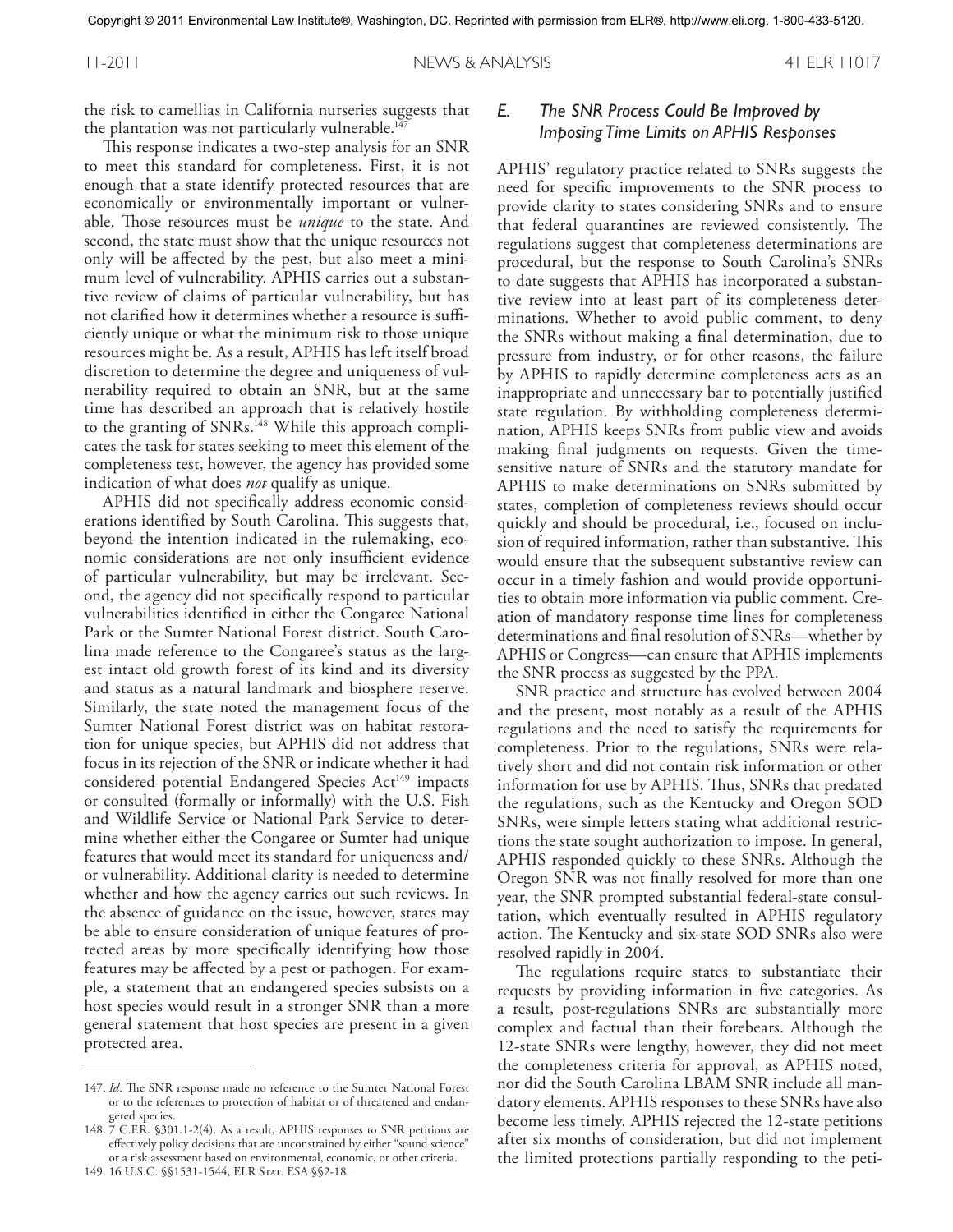tions until two full years later—during which *P. ramorum* continued to spread in the Southeast and elsewhere. 150 South Carolina's SNRs also remained unanswered for a long period, and the SOD SNR remains so today. Although South Carolina's SNRs were the best-supported of any SNRs to date, they simultaneously resulted in the longest delay before a recorded response from the agency. This suggests that more sophisticated SNRs require more time for completeness review, perhaps due to the inclusion of substantive evaluation.

APHIS interprets its completeness determinations to require a judgment not only on whether the required information is included, but also whether that information is *sufficient* to meet the standards for SNR approval. While agencies have wide latitude in interpreting their own regulations, the SNR regulations provide no hint that completeness determinations were intended to include substantive evaluation, and policy reasons support a liberal interpretation of completeness. First, history shows that SNRs are filed only for emergent pests that pose substantial risks in terms of spread and potential impacts. Responses to these petitions are likely to be time-sensitive, as delays may result in the spread of pests, thereby invalidating requests and allowing the damage the quarantines were intended to prevent. The regulatory SNR process is already lengthy: APHIS regulations require publication of complete SNRs in the *Federal Register* in order to solicit public comment. After the comment period, APHIS must decide whether to grant the SNR, a process that can be expected to consume substantial additional time. Delays should be minimized at each step in the process to ensure that SNRs are not mooted by the expansion of pest ranges. Second, public comments are likely to produce useful information that can assist the agency in determining whether an SNR is justified or motivated by protectionism. As such, APHIS should promote information collection where justified, rather than carry out an extensive substantive analysis prior to its completeness determination. SNRs deemed complete after such an analysis would nonetheless require public input, raising additional timeliness questions. Together, APHIS' responses to SNRs post-regulations suggests that "completeness" analysis could be a key tool to enable the states and APHIS to more effectively determine how to justify SNRs and when they should be granted, but that in practice, its interpretation is unnecessarily prolonged and is not achieving this promise.

Strict time limits are needed to ensure that APHIS uses the completeness determination effectively and responds to SNRs before they are mooted. APHIS rejected time limits in its final SNR rule because SNRs only apply when pests are already regulated and because SNR response is not a rulemaking process, and thus carries little administrative burden. <sup>151</sup> However, the spread of SOD and LBAM in the face of quarantine shows that federal regulation is no guarantee against dissemination of pests already in the United States, and the response to SNRs in practice has routinely been delayed. As a result, APHIS' reasoning in this respect is flawed. If APHIS continues to decline to impose deadlines on SNR determinations, Congress would be justified in stepping in to mandate time limits by modifying the PPA. Regardless of the method, however, time lines are needed for APHIS' interpretation of the PPA's preemption provision to reflect the will of Congress, expressed in the PPA, that states should, in at least some cases, be authorized to supplement federal quarantines through the SNR process.

#### **IV. Conclusion**

When negotiating the PPA, Congress sought to balance federal and state roles and responsibilities for plant pest control, recognizing the historical and continuing primacy of states in limiting interstate trade to prevent the introduction of new plant pests, while respecting the need for uniformity for high-risk pests and recognizing the danger of economic protectionism. Unfortunately, the SNR process has not achieved Congress' goal of allowing limited state regulation that is more restrictive than federal requirements. As state quarantines are needed to allow high-risk states to supplement leaky federal quarantines, an excessively restrictive approach to SNR review not only undermines the intent of the PPA, but also allows harmful plant pests to spread into new areas via trade, with attendant costs to the environment and burdens on the economy of affected states and regions. Improvement of the SNR process to better balance concerns about economic protectionism with preservation of state resources would produce net benefits by avoiding the spread of pests into areas where they are not yet present but are likely to cause substantial harm to the economy and environment.

The SNRs filed to date may not have been justified by sound science or risk assessment as required by the PPA. However, the sophistication of SNRs has improved over time, and states may be able to feasibly meet the standards set forth in the APHIS regulations. When a state finally submits an SNR that APHIS determines to be complete, it will be possible to determine whether the agency views SNRs through an excessively jaundiced eye, or if it will interpret the PPA and its own regulations to recognize that state interests in quarantine for high-risk plant pests are in many cases genuine and will produce net benefits. A sliding scale for SNR approval may be justified based on the risk presented by a pest and the program goals for the federal quarantine. Until then, improvements to completeness determinations would be beneficial. APHIS

<sup>150.</sup> *See* Steven N. Jeffers et al., *Detection of* Phytophthora ramorum *at Retail Nurseries in the Southeastern United States, in PROC. SUDDEN OAK DEATH* Fourth Science Symposium, USDA Forest Serv., Gen. Tech. Rep. PSW-GTR-229, 69 (2009); Continental Dialogue on Non-Native Forest Insects and Diseases, Sixth Dialogue Meeting, Address P. ramorum Initiative Breakout Session: Phytophthora ramorum: What Is the Threat to the East? (2010), *available at* http://www.continentalforestdialogue.org/events/ dialogue/2010-10-05/presentations/APR\_Eastern\_Threat.pdf (including maps of *P. ramorum* detection in streams, as well as updated risk maps).

<sup>151.</sup> SNR Final Rule, *supra* note 126, at 63061.